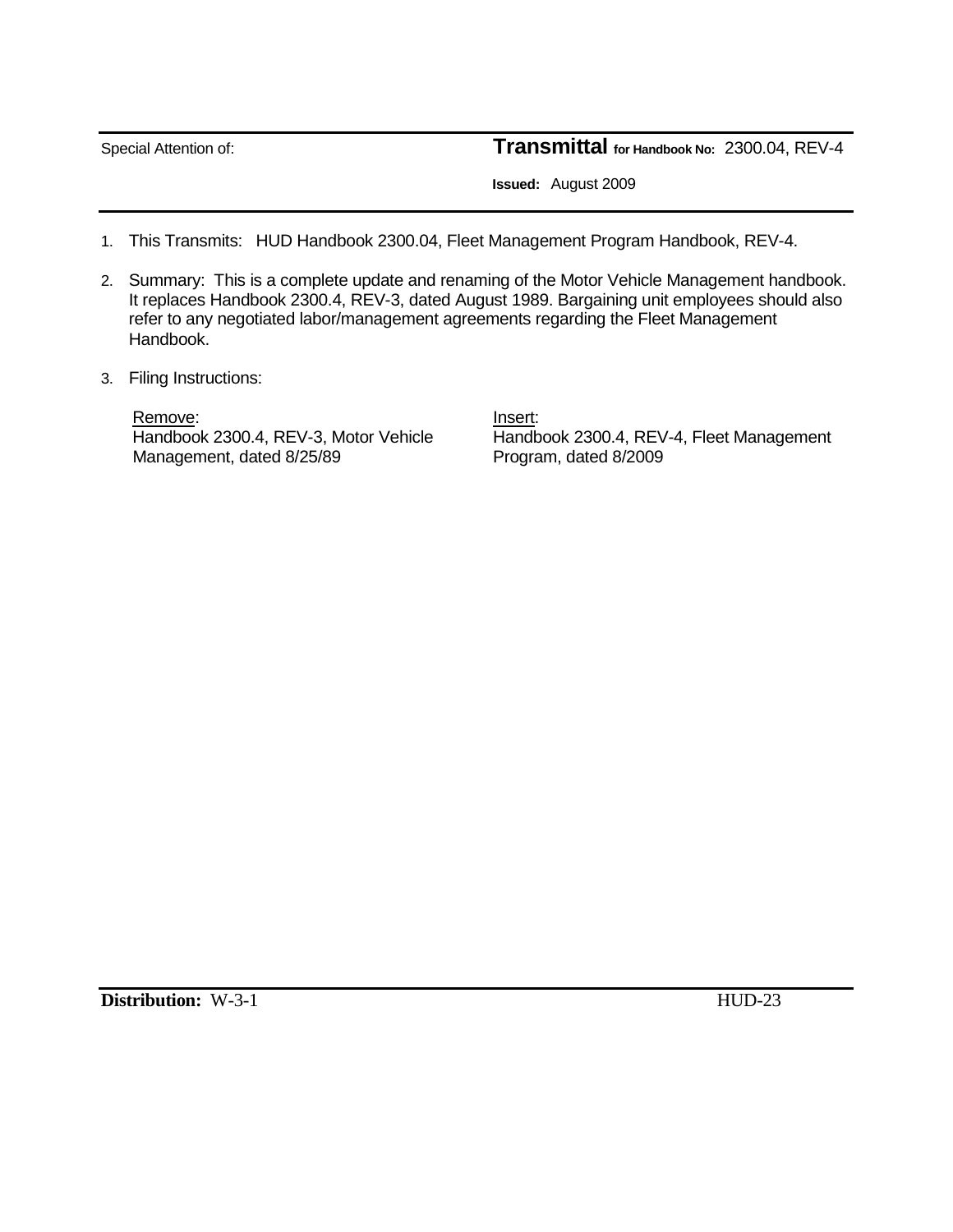THIS HANDBOOK ESTABLISHES DEPARTMENTWIDE POLICIES AND PROCEDURES FOR HUD'S FLEET MANAGEMENT PROGRAM, ASSIGNS RESPONSIBILITIES, AND INCLUDES GUIDELINES AND STANDARDS FOR THE OFFICIAL USE OF MOTOR VEHICLES. THE PROVISIONS OF THIS HANDBOOK ARE EFFECTIVE UPON ISSUANCE.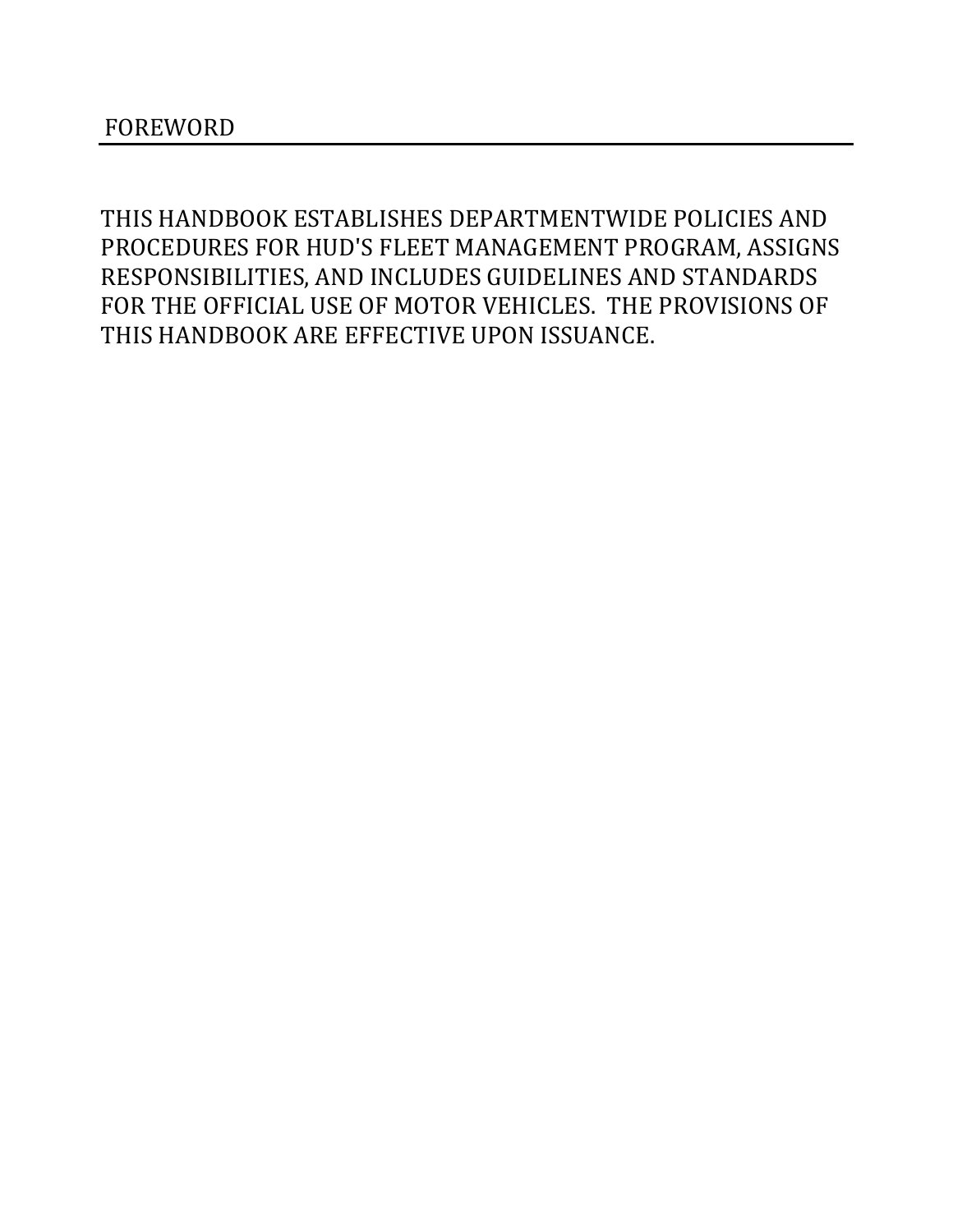#### Contents  $\mathbf{L}$

| $1-1$   |  |
|---------|--|
| $1 - 2$ |  |
| $1-3$   |  |
| $1 - 4$ |  |
| $1-5$   |  |
|         |  |
|         |  |
| $2 - 1$ |  |
| $2 - 2$ |  |
| $2 - 3$ |  |
| $2 - 4$ |  |
| $2 - 5$ |  |
| $2 - 6$ |  |
| $2 - 7$ |  |
| $2 - 8$ |  |
| $2-9$   |  |
|         |  |
|         |  |
|         |  |
|         |  |
| $3-1$   |  |
| $3-2$   |  |
| $3-3$   |  |
| $3-4$   |  |
| $3 - 5$ |  |
|         |  |
|         |  |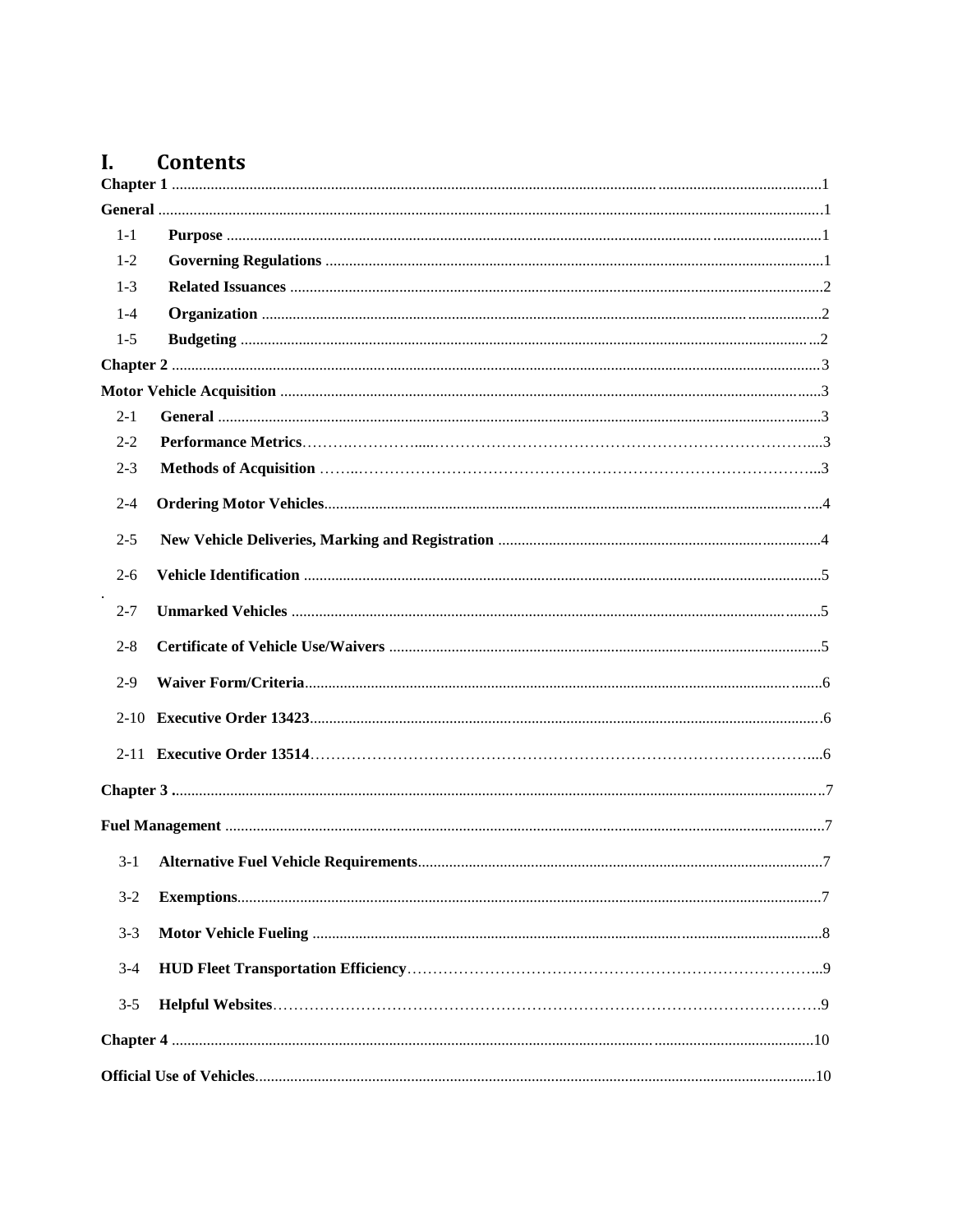| $4-1$   |  |
|---------|--|
| $4 - 2$ |  |
| $4 - 3$ |  |
| 4-4     |  |
|         |  |
|         |  |
|         |  |
|         |  |
| $5 - 1$ |  |
| $5 - 2$ |  |
| $5 - 3$ |  |
| $5 - 4$ |  |
| $5 - 5$ |  |
|         |  |
|         |  |
| $6-1$   |  |
| $6 - 2$ |  |
| $6 - 3$ |  |
|         |  |
|         |  |
| $7-1$   |  |
| $7 - 2$ |  |
| $7 - 3$ |  |
| $7 - 4$ |  |
| $7 - 5$ |  |
|         |  |
|         |  |
|         |  |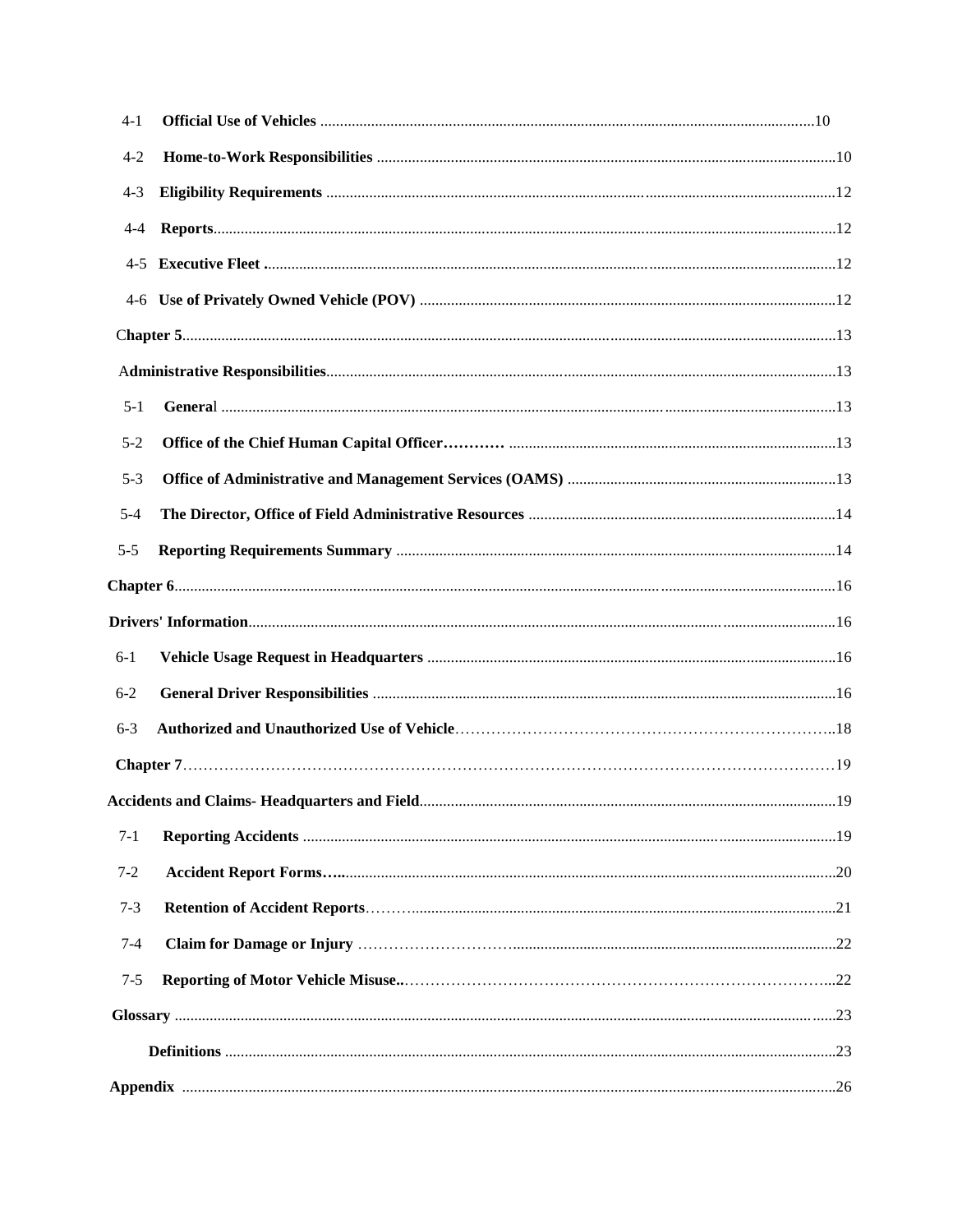# **Chapter 1 General**

- <span id="page-4-2"></span><span id="page-4-1"></span><span id="page-4-0"></span>1-1 **Purpose.** This Handbook establishes policies, guidelines, and procedures for the acquisition and use of Government-furnished motor vehicles for authorized official business.
- <span id="page-4-3"></span>1-2 **Governing Regulations.** The following governing regulations are applicable to Motor Vehicle Fleet Management:
	- A. Federal Property Management Regulation (FPMR), Sub-chapter 1, Chapter 930, Federal Personnel Manual. GSA Link below states: Federal Management Regulation (FMR) **The current FMR includes Amendments from FMR Amendment 2009- 05, effective August 14, 2009.**

The FMR is the successor regulation to the Federal Property Management Regulation (FPMR). It contains updated regulatory policies originally found in the FPMR. However, it does not contain FPMR material that described how to do business with the GSA.

[http://www.gsa.gov/Portal/gsa/ep/contentView.do?contentType=GSA\\_OVERVIEW](http://www.gsa.gov/Portal/gsa/ep/contentView.do?contentType=GSA_OVERVIEW&contentId=14205) [&contentId=14205](http://www.gsa.gov/Portal/gsa/ep/contentView.do?contentType=GSA_OVERVIEW&contentId=14205)

- B. Department of Housing and Urban Development (HUD) Independent Agencies 4-1 Appropriation Acts, Federal Register Volume 50, Number 246, pages 55281 through 52312, dated December 23, 1985.
- C. Public Law 99-550, which amends Title 31, United States Code (U.S.C.), Section 1344, effective October 27, 1986; Title 31, U.S.C., Section 1349 (b); 18 U.S.C., Section 6201 et seq.).
- D. Motor Vehicle Information and Cost Savings Act, as amended (15 U.S.C., Section 1901 et seq.).
- E. Energy Policy Act of 1992(EPAct) (Public Law 102-486); and U.S.C., Section 301 of Title 3; Executive Order (E.O.) 13149, Greening the Government through Federal Fleet and Transportation Efficiency.
- F. Executive Order (E.O.) 13423, Strengthening Federal Environmental, Energy, and Transportation Management.
- G. Executive Order (E.O.) 13514, Federal Leadership in Environmental, Energy, and Economic Performance.
- H. Energy Independence and Security Act of 2007 (EISA).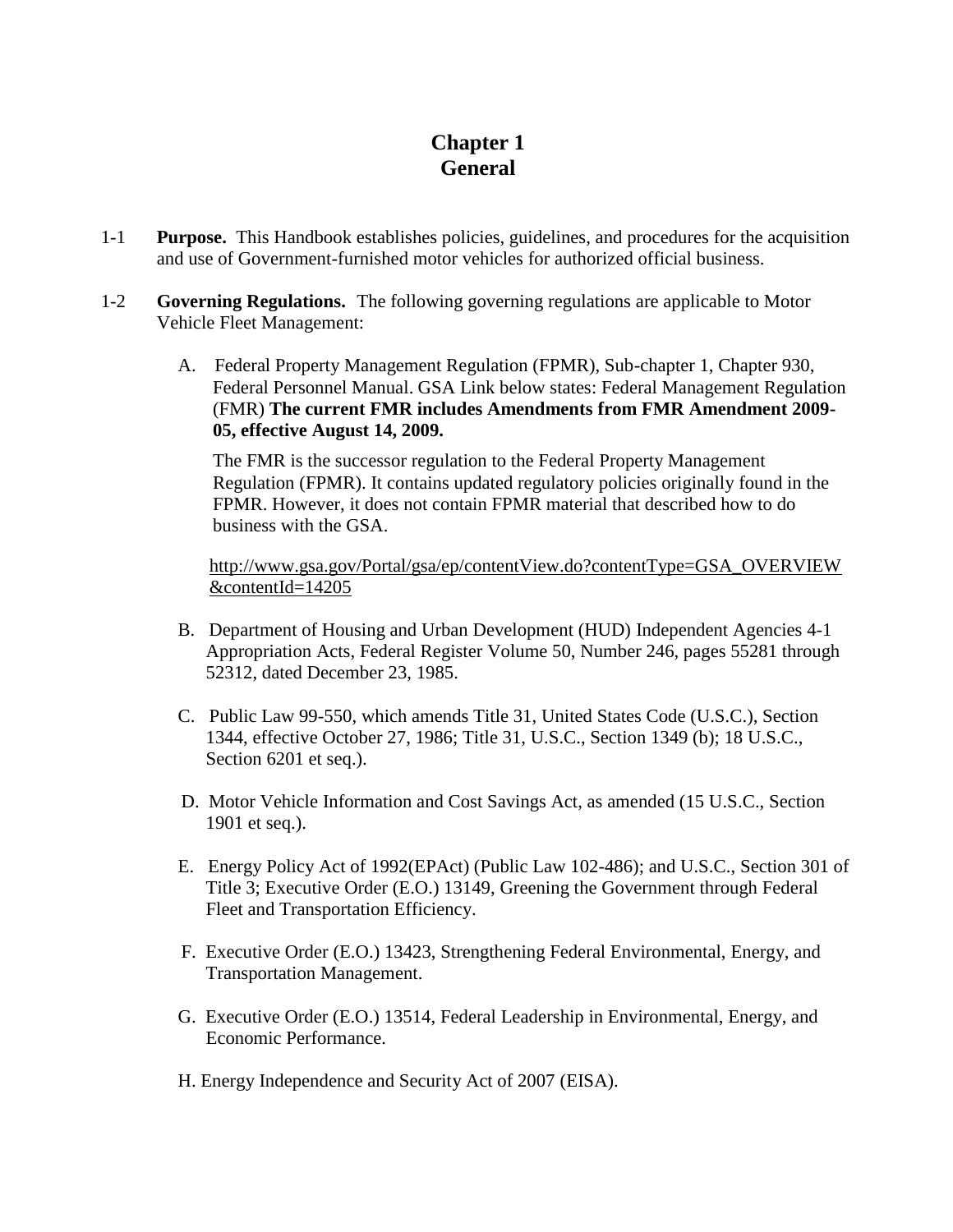<span id="page-5-0"></span>1-3 **Related Issuances.** The provisions of *[HUD Handbook 2200.1, Chapter 12 Safety and](http://www.hud.gov/offices/adm/hudclips/handbooks/admh/791.1/index.cfm)  [Health Program Management](http://www.hud.gov/offices/adm/hudclips/handbooks/admh/791.1/index.cfm)* ; [HUD Handbook 2300.2](http://www.hud.gov/offices/adm/hudclips/handbooks/admh/2300.2/index.cfm) *Travel Handbook*; [HUD](http://www.hud.gov/offices/adm/hudclips/handbooks/oigh/20003/index.cfm)  [Handbook 2000.3](http://www.hud.gov/offices/adm/hudclips/handbooks/oigh/20003/index.cfm) *Office of Inspector General Activities* should be followed in implementing the policies of this Handbook, as appropriate.

 This Handbook replaces Handbook 2300.4 REV 3, Motor Vehicle Management and establishes Department-wide policies and procedures for HUD's Fleet Vehicle Management Program. Additionally, it assigns responsibilities and includes guidelines and standards for the official use of motor vehicles.

The provisions of this Handbook are effective upon issuance.

- <span id="page-5-1"></span>1-4 **Organization**. HUD's fleet shall be managed by designated positions at HUD Headquarters and Field offices that report through the chain of command to the Chief Human Capital Officer. Staff with assigned duties related to fleet management are responsible for the efficient and effective management of HUD's fleet assets in compliance with the policies and procedures set forth in this Handbook.
- <span id="page-5-2"></span>1-5 **Budget.** The Chief Financial Officer (CFO) shall allocate travel funds each year to the Office of the Chief Human Capital Officer for the purpose of providing management oversight of all General Services Administration (GSA) vehicles assigned to the Department. The oversight involves monitoring and managing the costs associated with the GSA fleet.

Program Offices will be assessed, on a pro-rata basis, for their usage of GSA vehicles in Regional and Field offices based upon the previous fiscal year mileage reports and expenditures.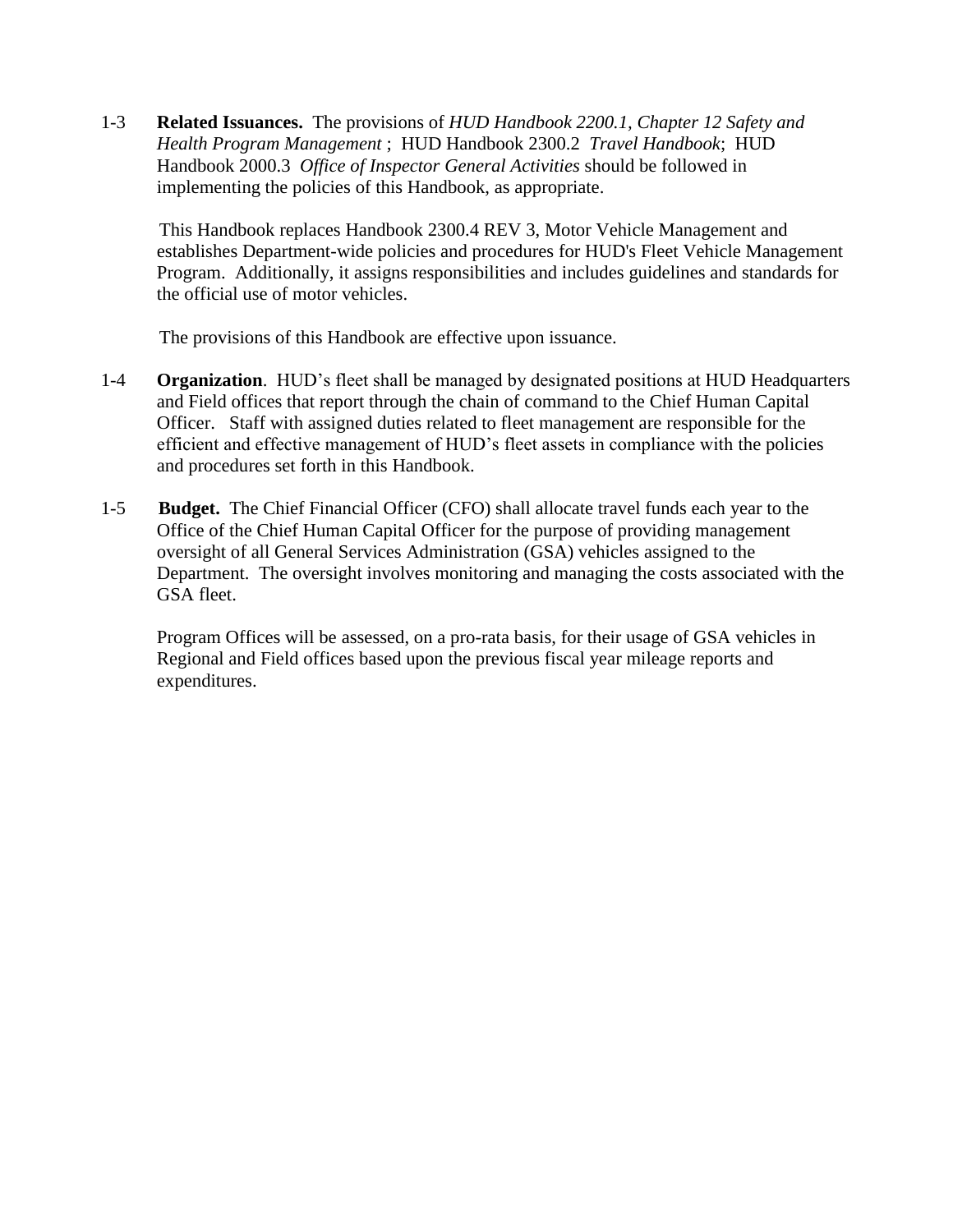# **Chapter 2 Motor Vehicle Acquisition**

- <span id="page-6-1"></span><span id="page-6-0"></span>2-1 **General.** The decision regarding whether to purchase or lease a vehicle can involve several factors. However, the key factors that affect the decision are:
	- A. Expected utilization. If a vehicle has a moderate to high utilization, then a GSA lease with a relatively short term (3 to 6 years) may be the best approach. If, however, utilization is fairly low and retention cycles are expected to be longer than GSA leasing cycles (minimum for replacement for sedans/station wagons – three (3) years or 60,000 miles), the best approach may be to purchase the vehicle since the acquisition cost would be distributed over a longer period of time.
	- B. Expected retention cycle. Variables such as type of vehicle, leased versus owned, change in organization mission, operational requirements, and cost will influence the replacement decision. Taken together, these steps comprise a typical fleet management life cycle.

It is recommended that vehicle needs are planned as far in advance as possible to ensure that Program Offices' needs are net.

2-2 **Performance Metrics.** During vehicle acquisitions the following chart may be useful as a fuel-cost performance measurement and alternative fuel usage tool.

| Measure                                                                | Indicates                                                             |
|------------------------------------------------------------------------|-----------------------------------------------------------------------|
| Average fuel consumption (miles per gallon) by<br>vehicle and by class | Energy efficiency of the fleet                                        |
| Fuel cost per mile                                                     | Fuel efficiency                                                       |
| Fully burdened rate per gallon of fuel                                 | Efficiency of fueling services for comparison with<br>other providers |
| Month-end inventory in dollars and gallons and<br>turnover ratio       | Inventory efficiency                                                  |
| Percentage of alternative fuel used versus<br>petroleum-based fuels    | Compliance with EPAct, E.O. 13423, E.O. 13514                         |

### 2-3 **Methods of Acquisition**

- A. **Purchasing New Vehicles.** New vehicle requirements shall be coordinated through HUD's Fleet Manager, or designee, who will assist with the evaluation of the job to be performed with the vehicle and the development of appropriate vehicle specifications.
- B. **GSA Leasing.** The HUD's Fleet Manager authorizes the use of GSA-leased vehicles to support HUD's mission. The most economical and efficient means of transportation that meets mission requirements shall be provided in all cases.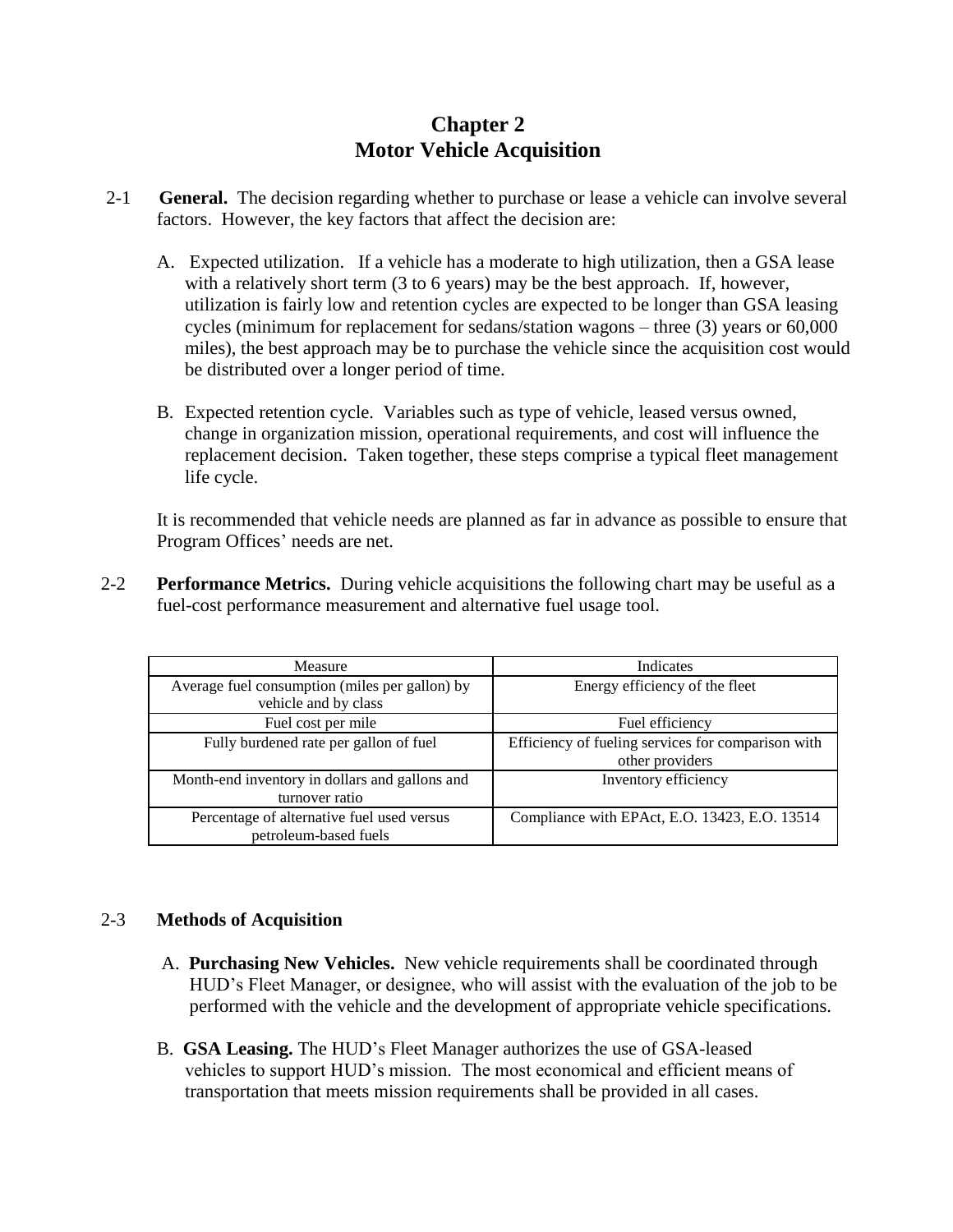The HUD's Fleet Manager collaborates with the Program Office and with a GSA representative from the Fleet Management Center to acquire the requested leased vehicle. For Field requests, this process will include a statement certifying that Headquarters Fleet Manager concurs with the request.

- C. **Commercial Leasing.** Commercial leases shall only be used when that approach has been determined by the Fleet Manager, to be the most cost-effective alternative to providing customer support. Otherwise, only HUD-owned and GSA leased vehicles will be utilized.
- D. **Rental Vehicles.** A rental is normally classified as a contractual arrangement for less than 60 days. Offices may use these arrangements to meet special and urgent transportation requirements and where utilization does not justify a full-time assignment.
- 2-4 **Ordering Motor Vehicles.** In ordering motor vehicles for the purpose of purchasing or leasing a vehicle several elements need to be considered:
	- A. **Vehicle Size.** The lightest and most fuel-efficient vehicle that fully meets the needs of customer requirement shall be acquired.
	- B. **Vehicle Specifications.** Prior to vehicle procurement, the program office shall coordinate with vehicle users and the Headquarters Fleet Manager to determine specific requirements for the motor vehicle to be acquired.
	- C. **Vehicle Acceptance.** When a new vehicle arrives, whether HUD-leased or GSA-leased, it must be thoroughly inspected by the Fleet Manager, or designee, to verify that it conforms to the acquisition specifications, and is free of defects.

For detailed information on acquisitions of vehicles visit [http://www.gsa.gov/automotive.](http://www.gsa.gov/automotive)

- 2-5 **New Vehicle Deliveries, Marking and Registration.** New vehicles received in the inventory shall be prepared and placed in service within 15 working days after receipt.
	- A. **Record-Keeping Requirements**. The following data elements shall be accurately collected and maintained for every vehicle and stored electronically by the Office of Field Administrative Resources (OFAR):
		- 1. Vehicle Identification Number (VIN).
		- 2. License Number.
		- 3. Year.
		- 4. Make.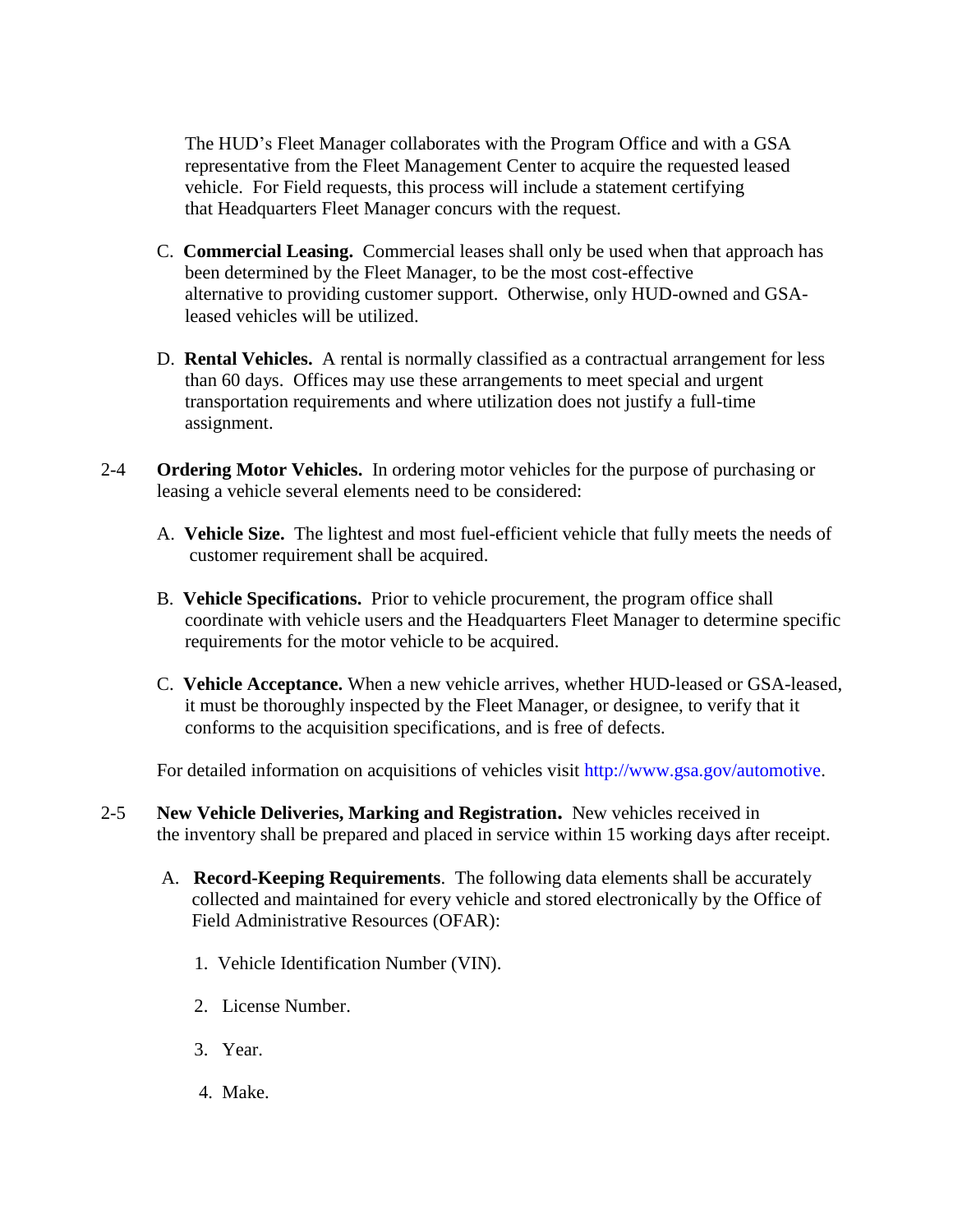- 5. Model name.
- 6. Model number.
- 7. Vehicle Type (e.g. passenger van, sedan).
- 8. Color.
- 9. Odometer reading at delivery.
- 10. Acquisition date.
- 2-6 **Vehicle Identification.** The most essential identification number for any vehicle is the manufacturer's VIN. For vehicles carrying a GSA license plate, the license number shall serve as identification to be used in the fleet management information system and reports.
- 2-7 **Unmarked Vehicles.** Federal Property Management Regulations (FPMR) subpart 101-38.6 requires that motor vehicles acquired for official purposes must be identified and carry the regular license plates issued by the State, Commonwealth, District of Columbia or possession in which the vehicle is principally operated.
	- A. Exemptions from this requirement may be authorized upon written certification that:
		- 1. Conspicuous identification will interfere with the purpose for which the vehicle is acquired and used.
		- 2. The certification must state that the vehicle is acquired and used for the purpose of investigative, law enforcement or intelligence duties involving security activities and that identification would interfere with the discharge of such duties or endanger the security of individuals.

Motor vehicles regularly used for common administrative purposes not directly connected with the above duties shall not be exempt.

2-8 **Certificate of Vehicle Use.** HUD's Fleet Manager will review

assignment of vehicles annually to ensure a valid requirement exists for a vehicle. If it is determined that utilization of a vehicle does not justify the continued assignment to a particular individual or office, action will be taken by the Departmental Fleet Manager to reassign or terminate the use of the vehicle.

HUD's Fleet Manager will review the data from Federal Automotive Statistical Tool (FAST) data calls. If the report indicates that the usage is below12, 000 miles a year the HUD's Fleet manager may determine that the limited usage does not warrant retention.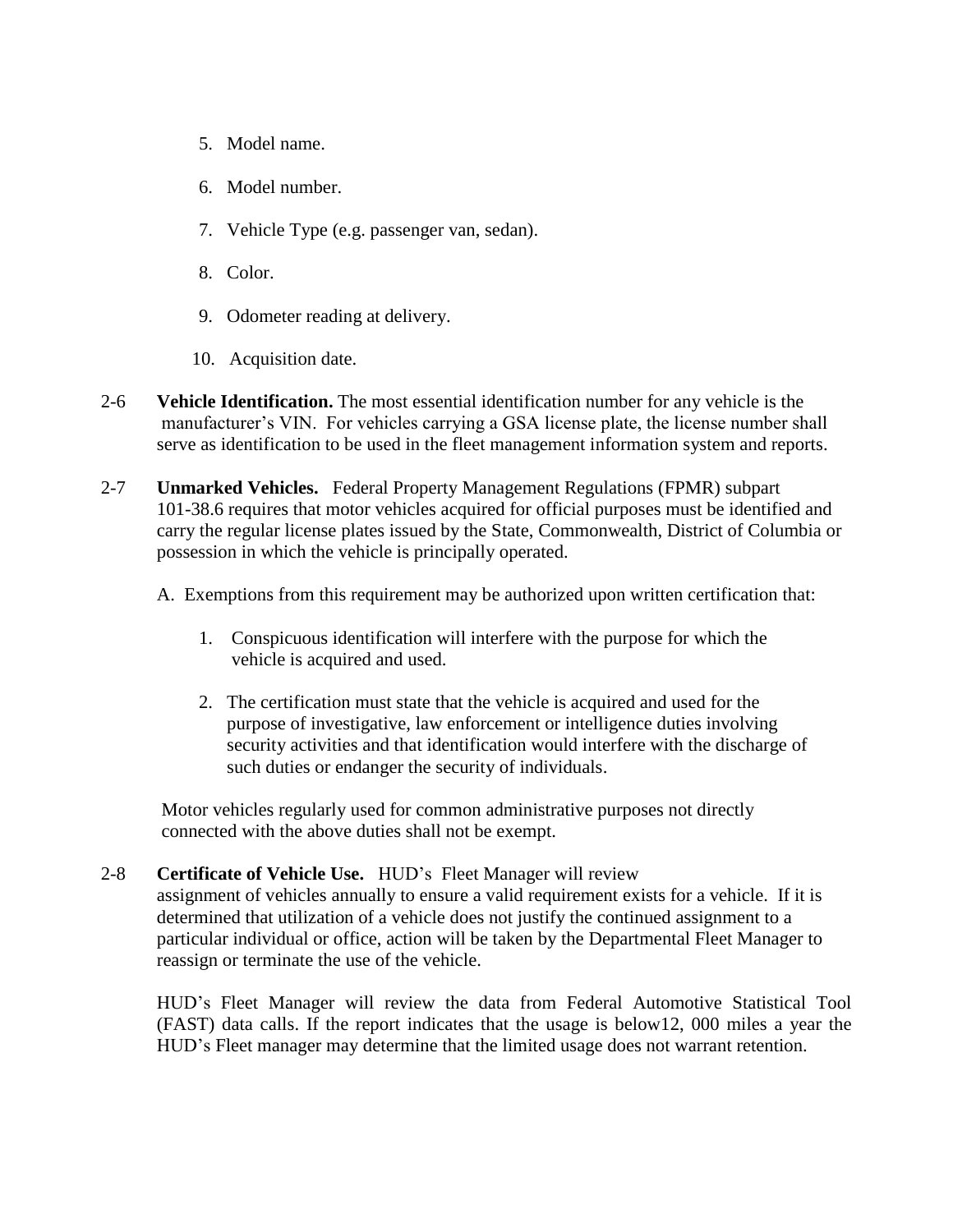- 2-9 **Waiver Criteria.** The wavier/request justification must be sent to HUD's Fleet Manager, by August  $15<sup>th</sup>$  of each year. The waiver request must be in the form of a letter or email. The waiver may be sent via email, to the Fleet Management Mailbox or fax, (202-708-0077). The waiver request must include:
	- A. Make.
	- B. Model.
	- C. Year of the vehicle.
	- D. A detailed description outlining the usage of the vehicle and how the vehicle usage

aids in fulfilling the mission of HUD.

2-10 **Executive Order 13423**, *Strengthening Federal Environmental, Energy, and Transportation Management*. E.O. 13423 requires each federal agency that operates 20 or more vehicles within the United States to reduce petroleum consumption in fleet vehicles by 2 percent annually, increase purchase of nonpetroleum-based fuel by 10 percent annually, and use plug-in hybrid (PIH) vehicles when commercially available at a life-cycle cost reasonably comparable to non-PIH vehicles. Fleets may achieve the petroleum consumption reductions through a combination of increased use of nonpetroleum-based fuel in Alternative Fuel Vehicles (AFV), improved efficiency of non-AFV acquisitions, reductions in fleet sizes and vehicle miles traveled, and/or improvements in overall fleet operating efficiencies.

When possible, HUD organizations and contractors must use biodiesel blend in diesel vehicles, alternative fuels in alternative fuel vehicles, refined lubricating oils meeting manufacturer's performance standards, and retreated tires with recycled content when they are reasonably available, are cost effective and meet performance standards.

2-11 **Executive Order 13514**, *Federal Leadership in Environmental, Energy, and Economic Performance*. E.O. 13514 requires Federal agencies to set a 2020 greenhouse gas emissions reduction target within 90 days; increase energy efficiency; reduce fleet petroleum consumption; conserve water; reduce waste; support sustainable communities; and leverage Federal purchasing power to promote environmentally-responsible products and technologies.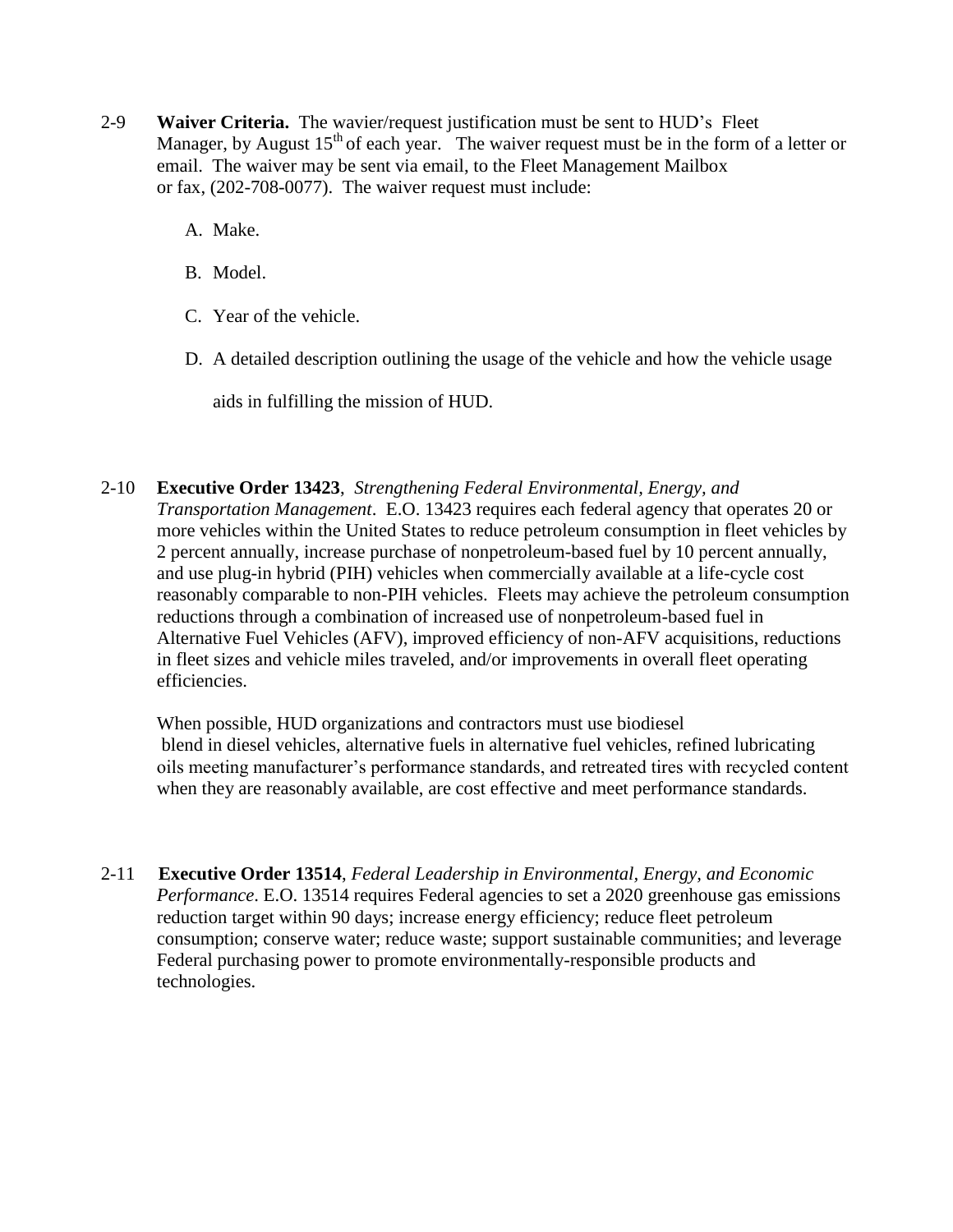# **Chapter 3 Fuel Management**

- 3-1 **Alternative Fuel Vehicle Requirements.** HUD supports E.O. 13149, "Greening the Government through Federal Fleet and Transportation Efficiency", which requires Federal agencies to take a leadership role in the reduction of petroleum consumption through improvements in fleet fuel efficiency and the use of alternative fuel vehicles (AFVs) and alternative fuels. Petroleum reduction will help in the following ways:
	- A. Promotion of markets for more alternative fuel and fuel efficient vehicles.
	- B. Encourage new technologies.
	- C. Enhance the Nation's energy self-sufficiency and security.
	- D. Ensure a healthier environment through the reduction of greenhouse gases and other pollutants in the atmosphere.
- 3-2 **Exemptions.** Military tactical vehicles, law enforcement vehicles, and emergency vehicles are common examples of vehicles for which exemptions to AFV requirements have been granted. Under E.O. 13149, the fleet, less these exemptions, must satisfy the requirement to reduce petroleum consumption.

Under EPAct (Energy Policy Act of 1992), vehicles located outside designated Metropolitan Statistical Areas (MSA) with a population of 250,000 or more are exempt, by virtue of geography, from the requirement that 75% of all light-duty vehicle acquisitions must be AFVs.

Alternative fuels as defined by the Energy Policy Act of 1992 consist of:

- A. [Biodiesel](http://www.afdc.energy.gov/afdc/fuels/biodiesel.html).
- B. Electricity.
- C. Ethanol.
- D. Hydrogen.
- E. Methanol.
- F. Natural Gas.
- G. Propane.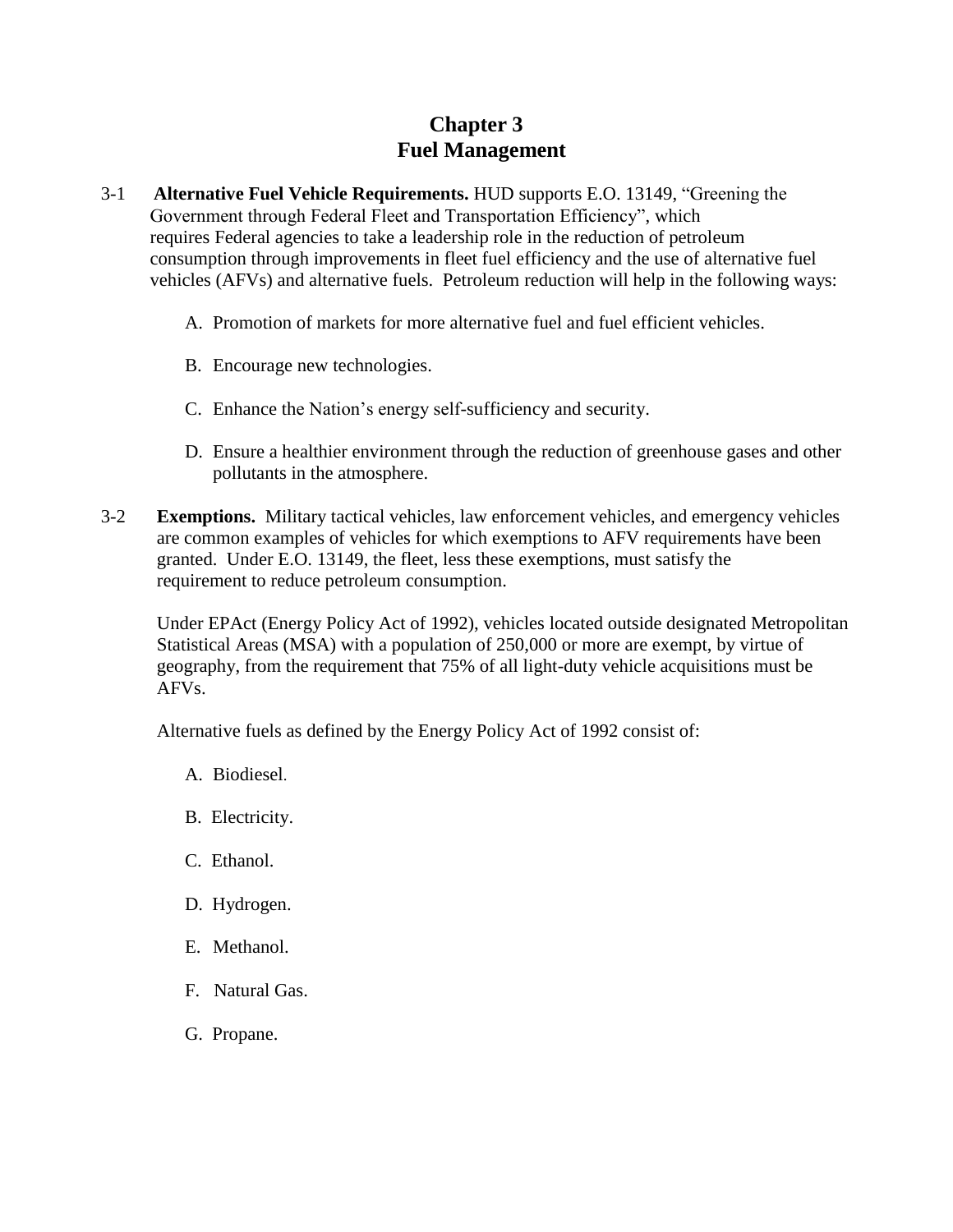### 3-3 **Motor Vehicle Fueling**

.

- A. Drivers may obtain fuel for any motor vehicle owned or leased by the Government by using:
	- 1. A Government-issued fleet charge card;
	- 2. A Government Agency fueling facility;
	- 3. Personal funds and obtaining reimbursement from the Department.

GSA has a contract with a Citibank, JP Morgan Chase, or U.S. Bank for a fleet credit card that replaces the Standard Form 149, U.S. Government National Credit Card, and Standard Form 149A, U.S. Government Fleet Credit Card. A local GSA Fleet Management Center (FMC) assigns a card to a vehicle, and it should be used only for the vehicle identified on the card.

Where appropriate, the fleet charge card contractor deducts State sales and motor fuel taxes from fuel purchases before billing the Department. For information on acquiring these fleet charge cards and their use, contact the:

> General Services Administration, ATTN: FCX, Washington, DC 20406 Phone: 1(877) 472-3775 Fax: 1(888)423-6848 E-mail: **[replacementcards@gsa.gov](mailto:replacementcards@gsa.gov)**

Operators may use a Government purchase card if they do not have a fleet charge card. However, HUD's Fleet Manager should be aware that the Government purchase card does not enable collection of motor vehicle data or deduction of State sales and motor fuel taxes.

- B. When fueling Government owned or leased vehicles, operators should:
	- 1. Use the grade (octane rating) of fuel recommended by the motor vehicle manufacturer.
	- 2. Not use premium grade gasoline unless the motor vehicle specifically requires premium grade gasoline.
	- 3. Use unleaded gasoline in motor vehicles designed to operate on gasoline and used overseas unless:
		- a) Such use would be in conflict with country-to-country or multinational logistics agreements; or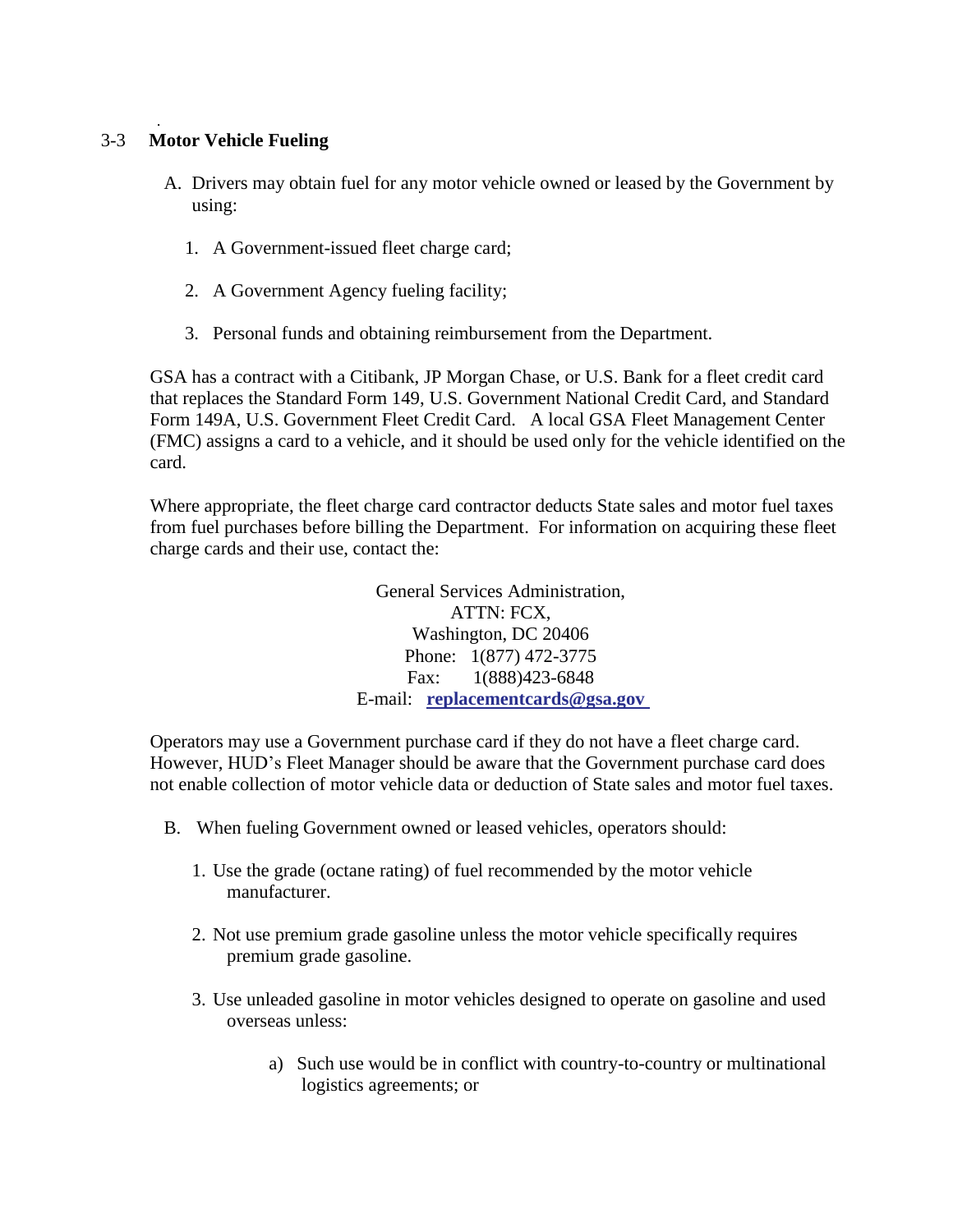b) such gasoline is not available locally.

Operators must use self-service fuel pumps to the fullest extent possible.

Drivers must secure a receipt and return it with the keys so accurate records of fuel transactions for each vehicle can be maintained.

Reporting of fuel use is automatically entered into the Federal Automotive Statistical Tool (FAST) when the gasoline charge card is used. The Department's Fleet Manager annually reports fuel use and reduction progress to the Department of Energy (DOE).

#### 3-4 **HUD Fleet and Transportation Efficiency**

A. Fulfilling the Acquisition of AFVs Requirement

HUD may acquire AFVs to meet the requirements of this order through lease from GSA, acquisition of original equipment manufacturer models, commercial lease, or any combination of these approaches. All vehicles, including those converted for alternative use, shall comply with all applicable Federal and State emissions and safety standards.

GSA will provide to Federal agencies information on acquisition plans of AFV manufacturers well in advance of budget and ordering cycles.

B. Submission of Reports on Statutory Compliance

HUD must state its compliance with E.O. 13423 in an annual report to DOE on the reduction of petroleum consumption and vehicle acquisition plans.

C. Vehicles Reporting Credits

HUD may acquire medium or heavy-duty dedicated AFVs or zero-emission vehicles to meet its AFV acquisition requirements.

#### 3-5 **Helpful Websites**

- A. Alternative Fueling Stations: [www.afdc.energy.gov/afdc/fuels/stations\\_locator.html](http://www.afdc.energy.gov/afdc/fuels/stations_locator.html)
- B. Planning Your Route: [http://www.afdc.energy.gov/afdc/stations/find\\_route.php](http://www.afdc.energy.gov/afdc/stations/find_route.php)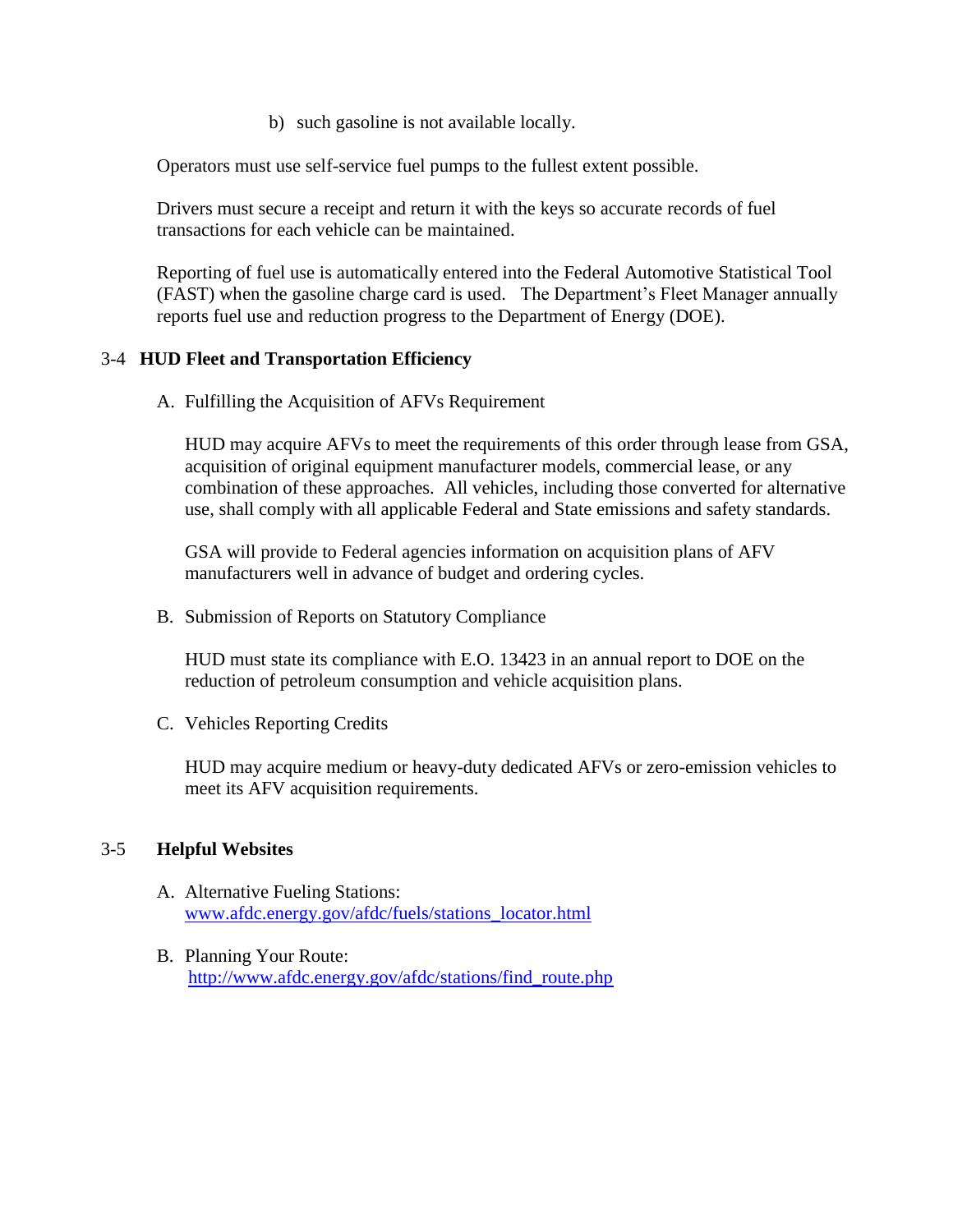# **Chapter 4 Official Use of Vehicles**

#### 4-1 **Official Use of Vehicle**

- A. Government vehicles are to be operated by government employees and authorized contractors for official purposes only.
- B. 31 U.S.C. 1349(b) provides for the suspension from duty any officer or employee of the Federal Government who willfully uses, or authorizes the use of, a Government passenger motor vehicle for other than official purposes. The suspension is:
	- 1. Issued by the Secretary of the Department.
	- 2. Without compensation.
	- 3. For not less than one month (the suspension may be for a longer period or the officer or employee summarily removed from office if circumstances warrant).
- C. 18 U.S.C. 641 provides that any person who knowingly misuses any Government property (including Government motor vehicles) may be subject to criminal prosecution and, upon conviction, to fines or imprisonment.

The use of a motor vehicle for conducting official business must be approved by an authorizing official. When use is necessary in an official travel status, authorization shall be documented on the travel order.

- D. When motor vehicles are rented while on travel status**,** HUD's policy for short-term rental of motor vehicles by travelers on Temporary Duty (TDY) is to use the GSA contractors listed in the Travel Management Policy Overview [\(www.gsa.gov/travelpolicy\)](http://www.gsa.gov/travelpolicy). These contractors provide convenient locations and longer hours of service.
- 4-2 **Home-to-Work.** Home-to-Work transportation using a Federal passenger carrier (motor vehicle, aircraft, boat, ship, or other similar means of transportation owned or leased by the United States Government) is only allowed when the Secretary of HUD authorizes it after making the necessary determination under 31 U.S.C. 1344(b)(1) through (b)(7) and Federal Management Regulation(FMR) 102.34-225 and 102-5. This determination must be in writing and shall include the name and title of the office or employee, the reason for such determination, and the duration of the authorization.
	- A. The Secretary of the HUD, through the Office of the Chief Human Capital Officer, is responsible for:

1. Determining which employees are eligible to use home-to-work transportation. Determinations must be in writing and must be accomplished as soon as practicable.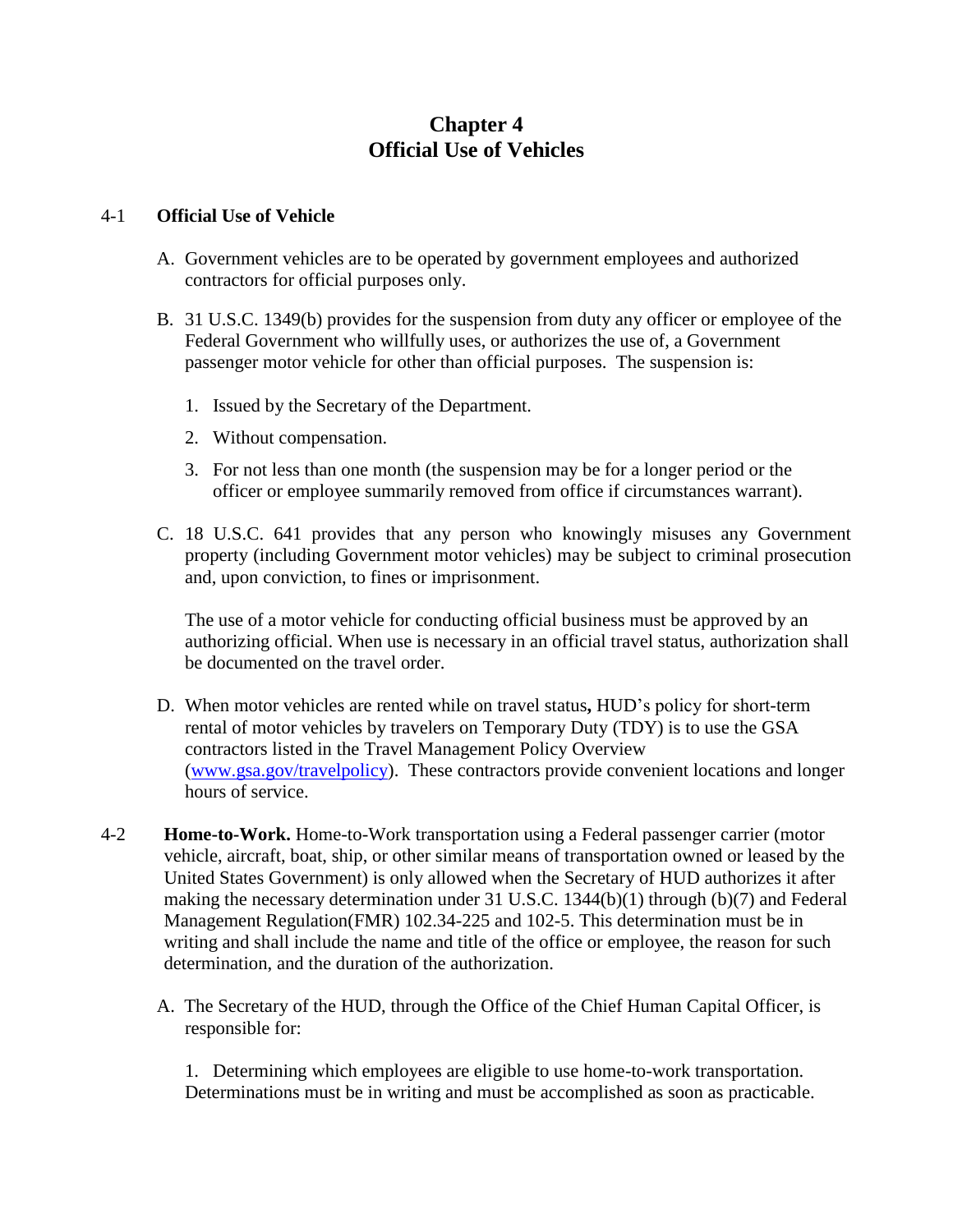Determinations must be updated as necessary and must be recertified at least every 2 years. The authority to make determinations may not be delegated.

- 2. Authorizing the use of home-to-work transportation only to the extent that such transportation will substantially increase the efficiency and economy of the Government.
- 3. The following employees are not covered under the home-to-work transportation program: (a) Employees who are on official (TDY); or (b) Employees who are on permanent change of station (PCS) travel; and (c) Employees who are essential from the safe and efficient performance if intelligence, counterintelligence, protective services, or criminal law enforcement duties should issue guidance concerning such use.
- B. The Chief Human Capital Officer through the Office of Administrative and Management Services (OAMS) is responsible for:
	- 1. Submitting quarterly reports to Congress for home-to-work transportation provided to employees other than those holding positions eligible under the "field work" determination.
	- 2. Disseminating information to HUD Field Offices, updating regulations and procedures established by Congress, OMB, the Government Accounting Office, and GSA concerning home-to-work transportation.
	- 3. Coordinating and compiling the information necessary for the Secretary's signature and reporting to Congress annually on HUD employees authorized home-to-work transportation under any circumstances.
- C. The Office of Field Administrative Resources (OFAR) is responsible for:
	- 1. Obtaining motor vehicles from the designated GSA Fleet Management Center as approved by OAMS for Field office use.
	- 2. Collecting home-to-work vehicle use on Daily Vehicle Utilization Report sheets for eligible employees approved by their Primary Organization Heads.
	- 3. Ensuring that employees complete the Daily Vehicle Utilization Report sheet in his/her Field office jurisdiction.
	- 4. Reviewing Daily Utilization Reports for accuracy and consistency of input by Program Office employees.
	- 5. Monitoring maintenance logs to ensure that scheduled maintenance inspections are maintained by the program offices.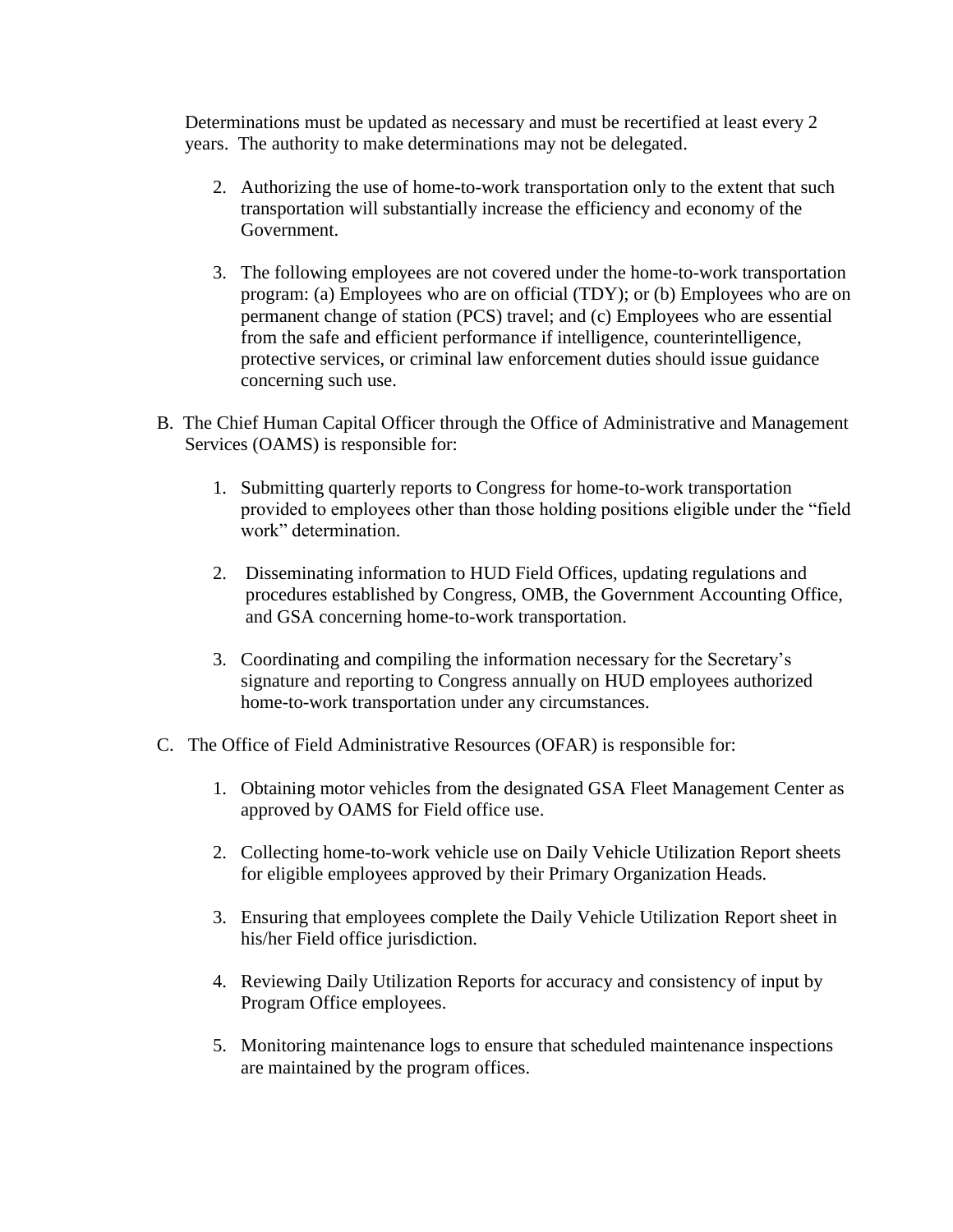- 6. Inputting mileage costs in the designated HUD fleet management information system.
- 7. Transmitting mileage reports to GSA and reconciling monthly invoices.
- 8. Obligating funds allocated by the CFO to support the GSA vehicles into the agency's financial management system.

### 4-3 **Home-to Work Transportation Eligibility Requirements**

- A. **Criteria**. In accordance with FMR 102-5.35 and title 31 U.S.C. Section 1344(b)(1) through (b) (7) (Passenger Carrier Use), HUD shall limit the use of Government passenger carriers between employees' residences and place of employment to:
	- 1. Employees engaged in field work.
	- 2. Circumstances involving a clear and present danger, an emergency, or a compelling operational consideration.

### 4-4 **Reports**

**Reporting Period**. HUD Headquarters shall submit to Congress each initial determination, as well as supplemental information on each situation where a contingency determination is exercised not later than 60 calendar days after approval. HUD may consolidate any subsequent determinations into a single report and submit them quarterly.

4-5 **Executive Fleet.** HUD Headquarters provides contracted, chauffeured transportation for approximately 45 executives in the Department. This service is provided Monday through Friday, 10 hours a day, excluding Federal holidays, with the primary pickup site being the Robert C. Weaver Federal Building.

This is restricted to those on the authorized riders list identified by the Office of the Secretary.

4-6 **Use of Privately Owned Vehicle. (POV)** A Government-furnished vehicle is the first resource when a vehicle is required for official travel performed locally or within commuting distance of an employee's designated duty station. If a Government-furnished vehicle is unavailable, employees may request to use a Government contract rental vehicle. The use of a POV is authorized only when it is advantageous to the Government. The authorization to use a POV outside the employee's official duty station must be approved in advance through a Travel Order Request and Authorization.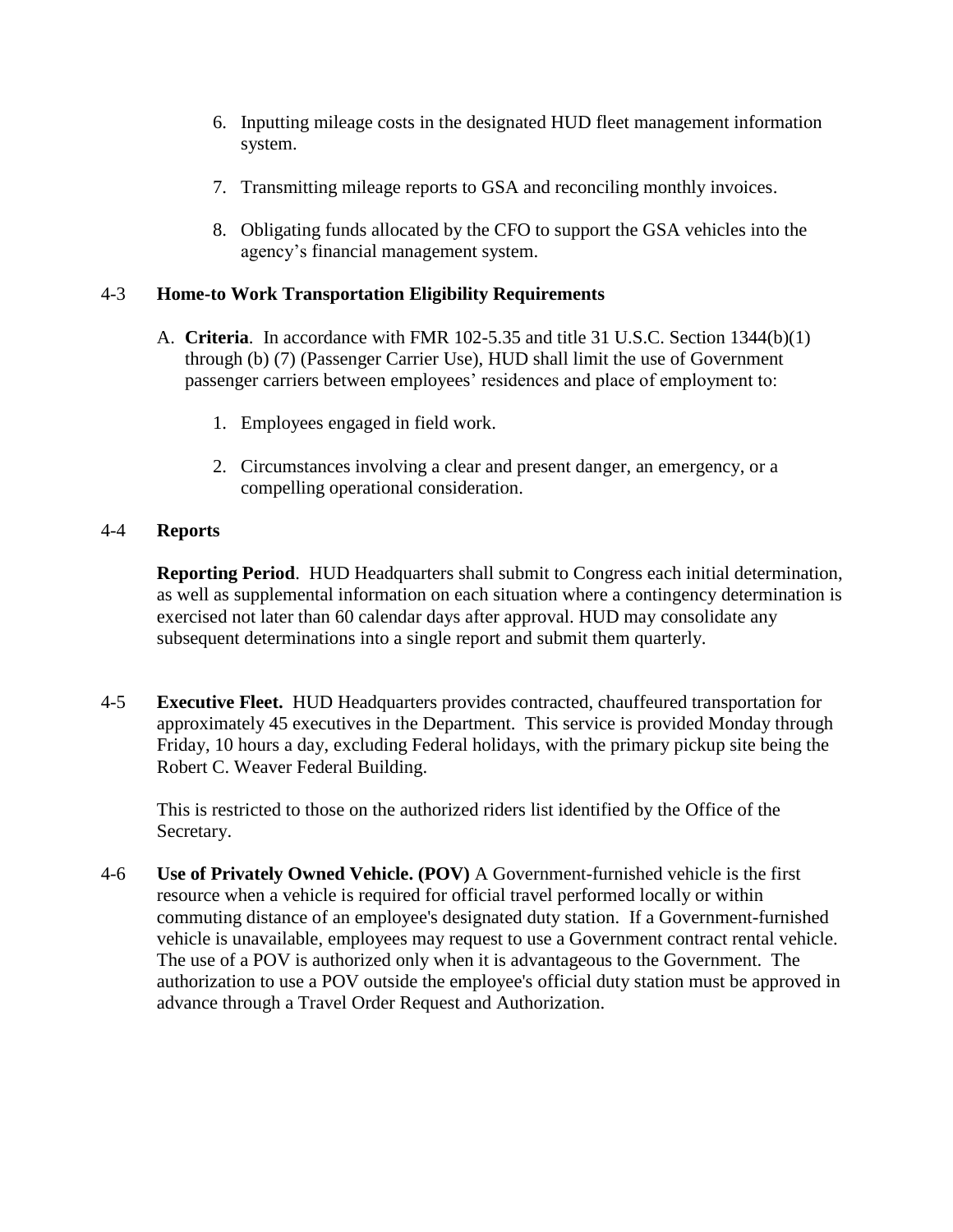# **Chapter 5 Administrative Responsibilities**

- 5-1 **General**. The mission of HUD personnel involved in fleet management is to assure the following:
	- A. All HUD personnel that have access to, and use of, Government-owned vehicles, comply with policies and procedures set forth in this handbook.
	- B. The size of the fleet and the types of vehicles are appropriate to meet the needs of HUD organizations.
	- C. Fleet costs and other performance measures are tracked and reported in a timely manner consistent with HUD Headquarters directives.
	- D. Vehicles are maintained in accordance with manufacturer, Department, or GSA guidelines and provide HUD personnel with safe, reliable transportation.
	- E. HUD's Fleet Manager approves certification and waiver usage request.
	- F. The Fleet Manager compiles information for the AFV report based on data entered into the FAST system.
- 5-2 **Office of the Chief Human Capital Officer.** The Secretary of the Department of Housing and Urban Development, through the Office of the Chief Human Capital Officer, is responsible for:
	- A. Biennially approving HUD positions for which the incumbent is eligible to use home-towork transportation in the course of "field work".
	- B. Approving contingency determinations, as needed for home-to-work transportation under circumstances considered dangerous, an emergency, or compelling operational need.
- 5-3 **Office of Administrative and Management Services (OAMS).** The Office of the Chief Human Capital Officer for Administration, through the Office of Administrative and Management Services (OAMS) and the Office of Field Administrative Resources (OFAR)], is responsible for:
	- A. Establishing policies and procedures for an effective and efficient Fleet Management program for the Department.
	- B. Coordinating and compiling the information necessary on employees who have home-towork authorization.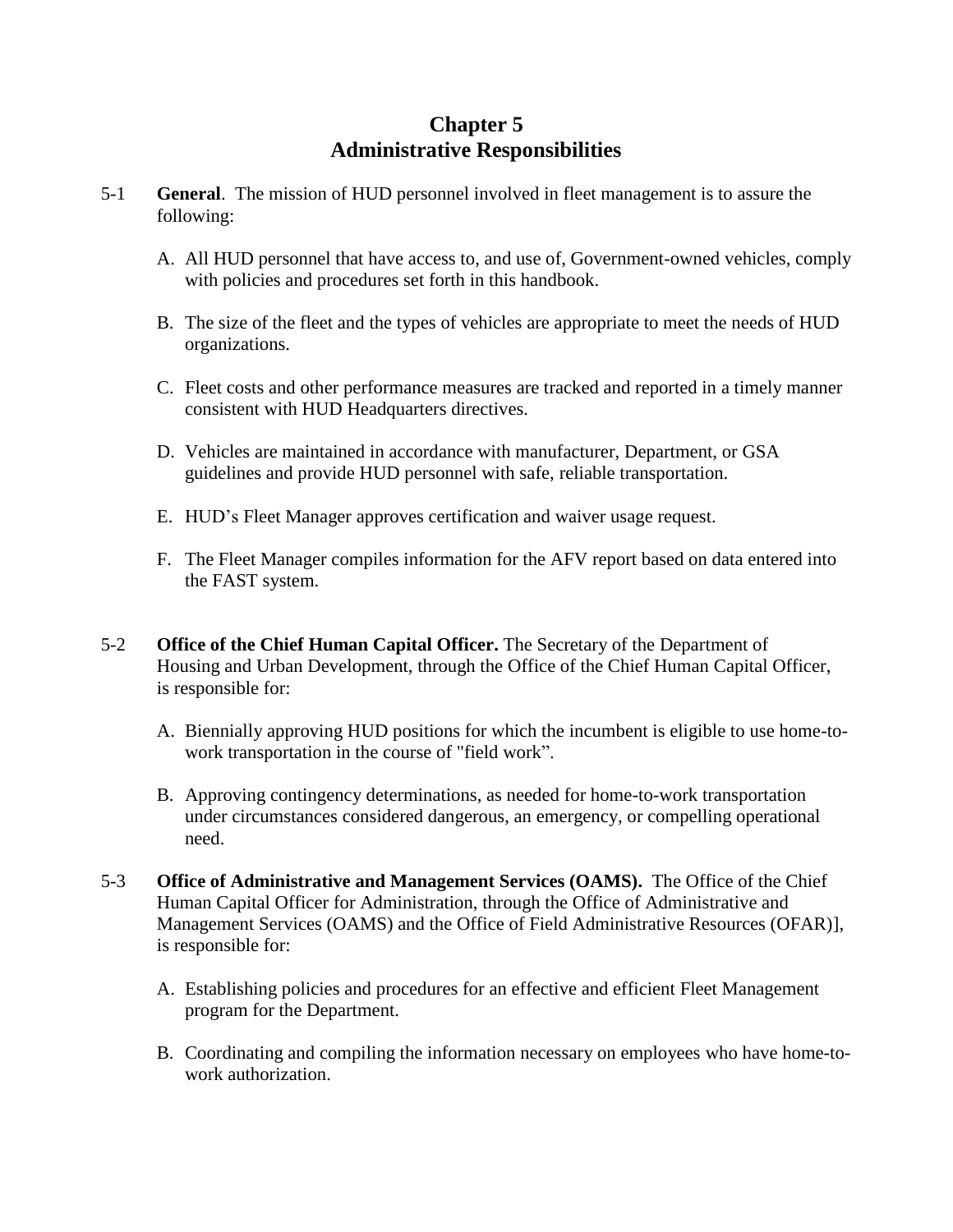- C. Disseminating information to Regional and Field Offices, updating regulations, requirements, and procedures established by Congress, Office of Management and Budget (OMB), Government Accountability Office (GAO), and General Services Administration (GSA), concerning home-to-work transportation.
- D. Submitting quarterly reports to Congress for home-to-work transportation provided to employees other than those holding positions eligible under the "field work" determination.
- E. Reviewing motor vehicle utilization logs to detect unauthorized vehicle usage and to ensure that resource requirements are justified.
- F. Reporting potential unauthorized usage for administrative or investigative actions.
- G. Notifying GSA vehicle users and their supervisors of the types of motor vehicle uses which are prohibited (See Section 6-3 Authorized and Unauthorized Use of Vehicles for further information).

### 5-4 **The Office of Field Administrative Resources.** The Office of Field Administrative Resources is responsible for:

- A. Inputting mileage into the Department's designated management system for fleet management cars.
- B. Obligating funds in conjunction with the Chief Financial Officer to support the Department's vehicle fleet.

### 5-5 **Reporting Requirements Summary**

#### A. **Reporting Periods**

- 1. **Daily:** Daily Vehicle Utilization Report.
- 2. **Within 48 hours:** Reports of accidents involving Government motor vehicles (See Chapter 7-Accidents and Claims Headquarters and Field for further information).
- 3. **Quarterly:** Headquarters report to Congress for home-to-work transportation provided to employees other than those eligible under the "field work" determinations.
- 4. **Annually:** Statutory compliance with Alternative Fuel Act reports due to the Office of Management and Budget (OMB) and copies to the General Services Administration (GSA) and the Department of Energy (DOE).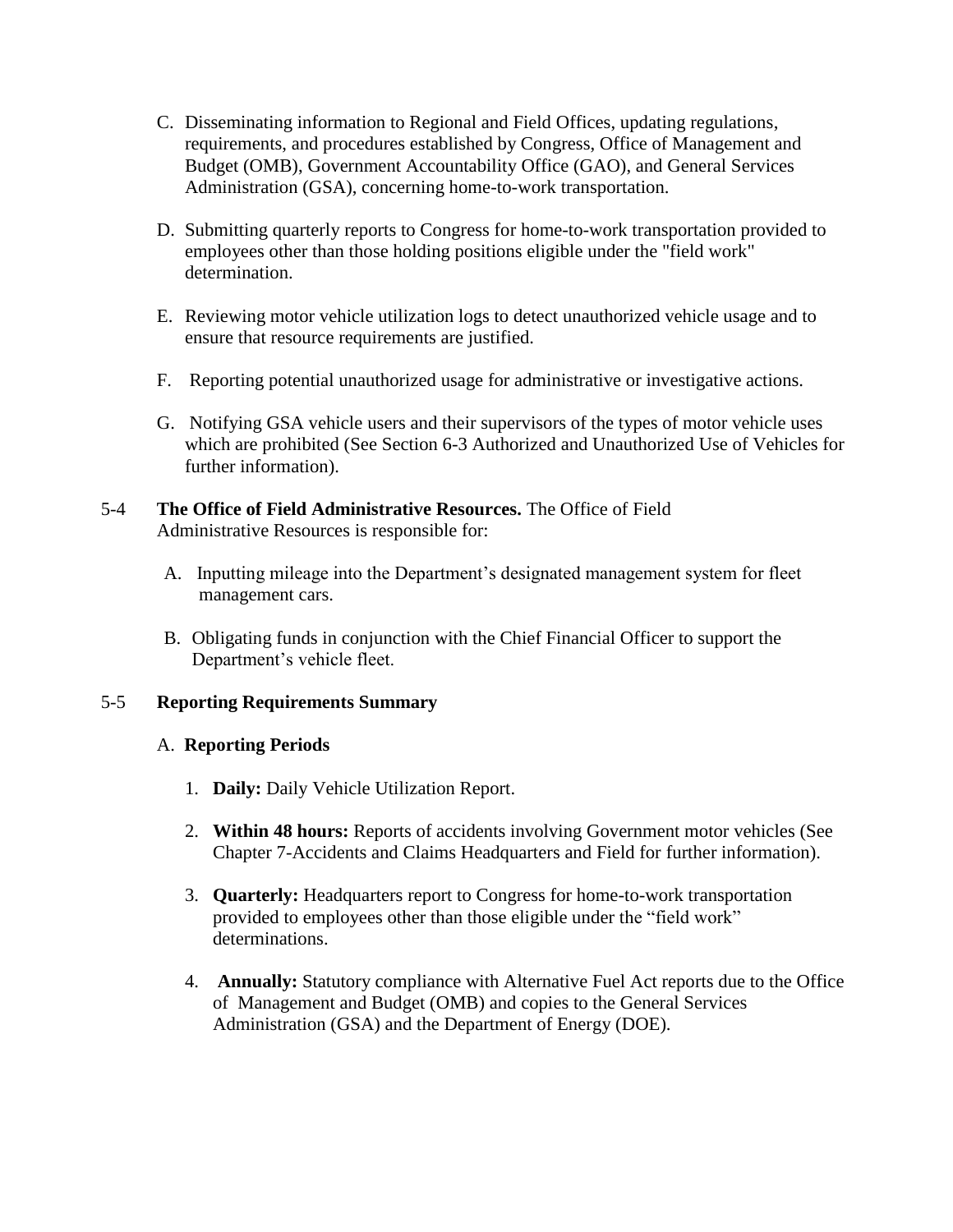### **5. Biennial**

- a) **Home-to-Work Transportation.** The use of government passenger carriers to transport employees between their homes and places of work.
- b) **Headquarters Secretary.** Approval of Departmental positions eligible for home-to-work transportation.
- c) **Field Offices.** Report on total number of employees by position and location in "field work".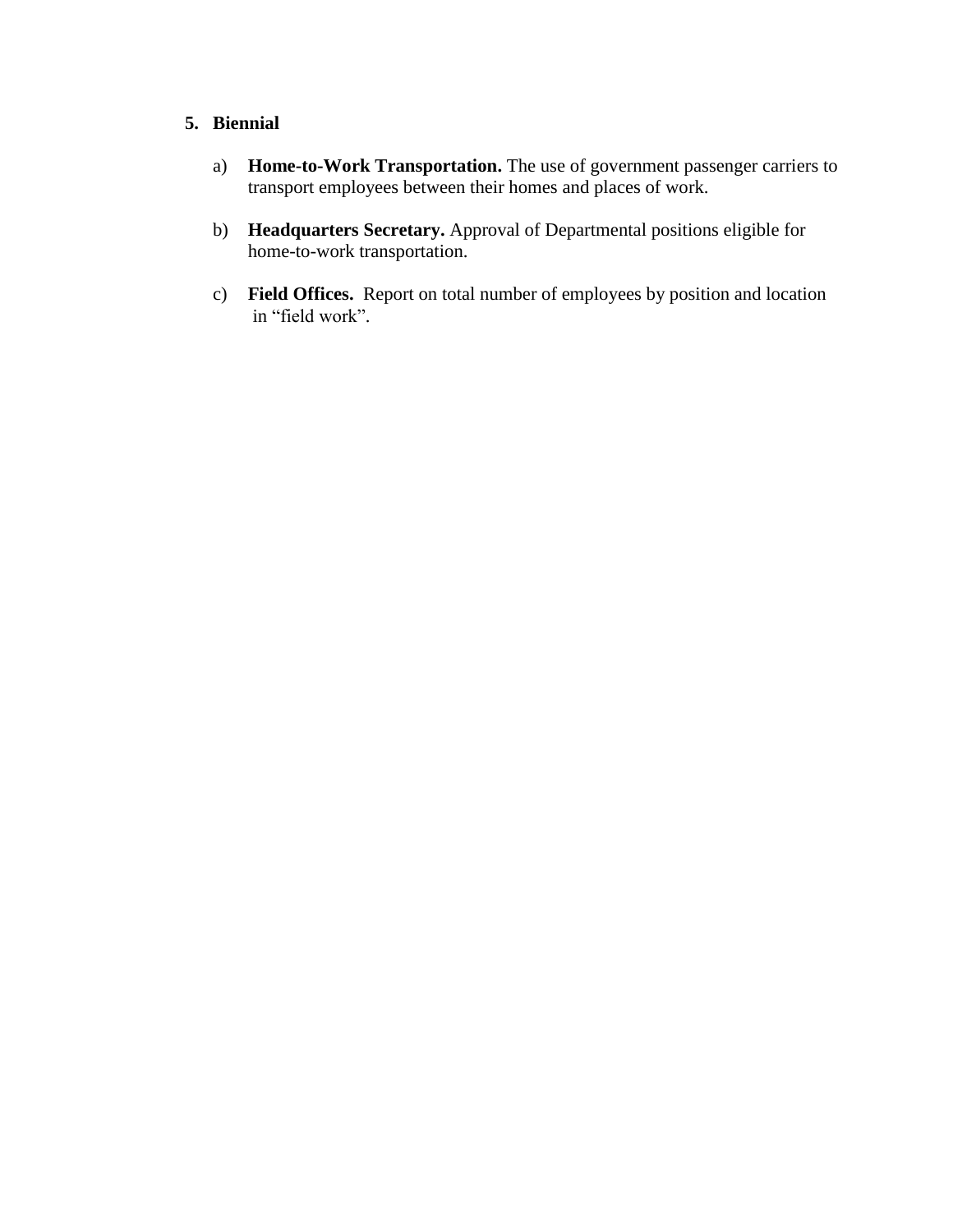# **Chapter 6 Drivers' Information**

This chapter of the Handbook pertains specifically to drivers and operators of government-owned vehicles. It is applicable to all users engaged either in operating vehicles or charged with day- today management of the vehicles. It is considered a guide and covers most of the day-to-day issues that drivers and operators encounter.

### 6-1 **Fleet Coordinator Responsibilities**

Departmental supervisors are ultimately responsible for the vehicles under their management and care as the Fleet Coordinator. Each Program Office shall appoint, in writing, Fleet Control Personnel to coordinate with the Office of Administrative and Management Services (OAMS) on all matters related to vehicle support, including new vehicle requests and annual validation. Basic responsibilities of the coordinator are as follows:

- A. Act as a liaison between their Program Office and OAMS.
- B. Control unit vehicles and obtaining necessary vehicle support services to meet mission needs.
- C. Ensure personnel are thoroughly trained on the requirements of this section of the handbook, within 120 days of signing the supplement.

### 6-2 **General Driver Responsibilities**

- A. **Identification Card.** All motor vehicle operators must have a valid State driver's license and HUD-issued identification card or document (e.g., building pass, credential, or travel orders) in their possession at all times while driving a Government-furnished vehicle.
- B. **Driver Licenses and Driving Records.** Vehicle operators must maintain appropriate licenses for the types of vehicles they are subject to operating. Each driver is responsible for ensuring that his/her license is current. It is prohibited for an employee to operate a vehicle without a valid driver's license. Drivers shall notify their supervisors when licensing issues arise.

Prior to checking out any GSA vehicle, a driver must provide a copy of his/her valid driver's license to the designated oversight office or show a valid driver's license at the time that the vehicle is checked-out.

C. **Traffic Violations.** Operators of Government-owned or leased motor vehicles must obey all the motor vehicle traffic laws of the State and local jurisdiction in which they are operating, except when the duties of their position require otherwise. Operators are personally responsible for any violation of the State or local traffic laws. If an operator is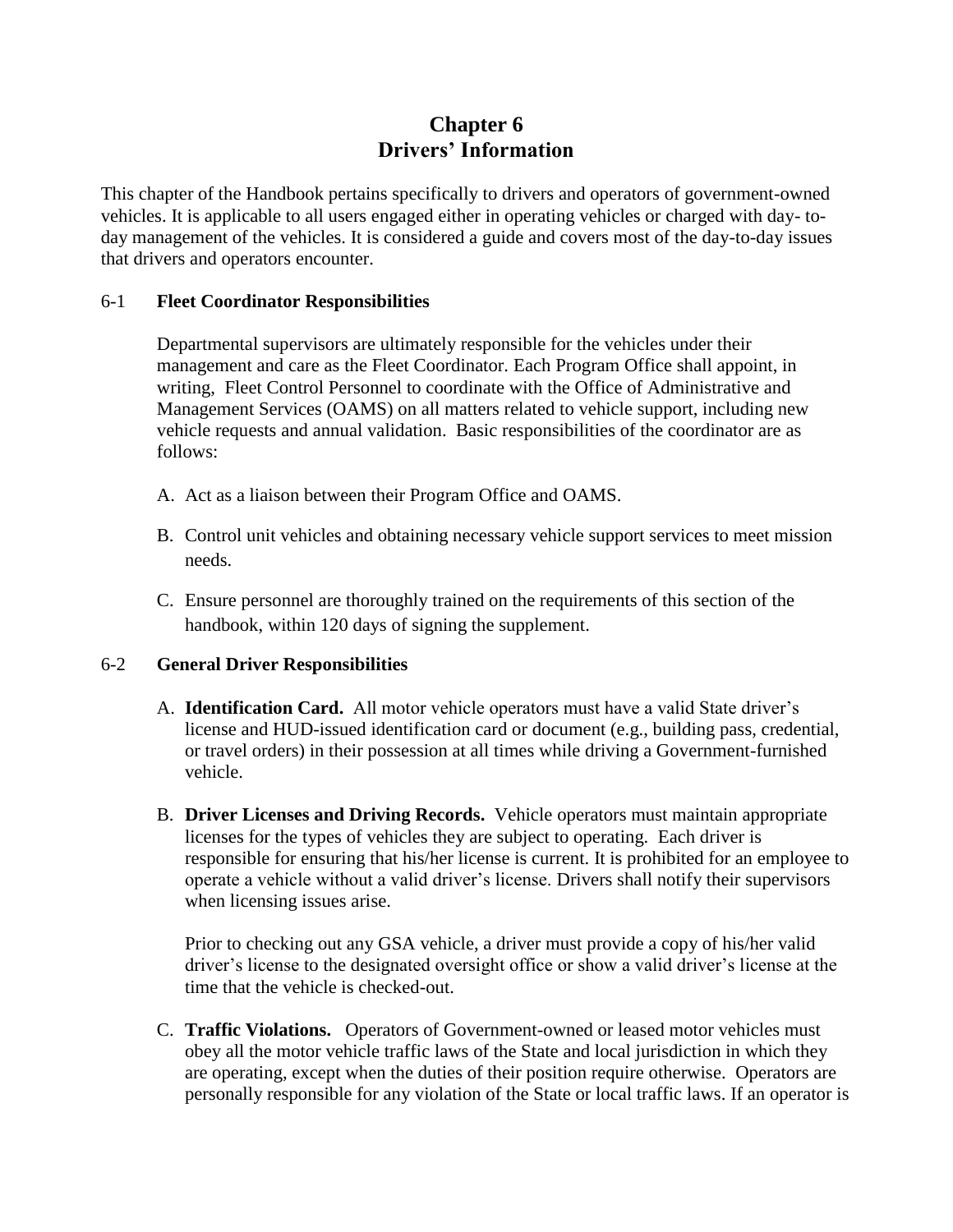fined or otherwise penalized for an offense he or she committed while performing official duties, but the case of the penalty was not required as part of their official duties, payment is the operator's personal responsibility.

- D. **Seat Belts.** Executive Order 13043, dated April 16, 1997, mandates use of seat belts by all Federal employees occupying the front seat of a motor vehicle being used on official business. Also, operators are responsible for informing passengers of the requirements of using seat belts while the vehicle is in motion. Nonuse of seat belts can result in disciplinary action.
- E. **Disabled Vehicle.** Drivers will initially contact the Fleet Control Personnel (FCP) when they experience situations where the vehicle(s) is inoperable. The FCP will ensure customers are provided a means of contacting maintenance for towing or on-site repairs. GSA vehicles will be towed to the nearest authorized repair facility, including Government facilities that are authorized by contract.
- F. **Emergency Road Service/Towing.** The FCP will ensure emergency road service/towing is provided for driver and the vehicle.
- G. **Tire Replacement.** FCP will carefully inspect tire condition for wear and proper pressure before every use of the vehicle. The driver is responsible for checking engine oil and coolant levels.
- H. **Vehicle Maintenance** Vehicle operators are not required to provide maintenance on Government Furnished Vehicles (GFV). Vehicle operators shall notify their supervisor of any issues regarding the GFV. Employees shall report any required maintenance or safety-related repairs to the Fleet Control Personnel (FCP) so that GFVs are maintained in good working order. Management may assign the employee with another GFV, authorize use of rental vehicle, or Privately Owned Vehicle(POV) to accomplish the program-related travel.
- I. **Use of Cellular Telephone.** The usage of cellular telephones while operating Government vehicles is prohibited.
- J. **Vehicle Key Control.** Generally, Government vehicles will be parked at the vehicle user's work site in a secure location, with the keys and credit card removed, windows rolled up, and the vehicles locked. Exceptions should be coordinated through the Fleet Coordinator who will ensure a key control system is in place for their assigned vehicles.
- K. **Daily Vehicle Utilization Report.** There are vehicle reporting requirements for vehicle operators. The reporting requirements are as follows:

1. **Headquarters.** Each operator of a Government-furnished vehicle must maintain a Daily Vehicle Utilization report and submit the report to the Office of Administrative and Management Services (OAMS) that controls vehicles within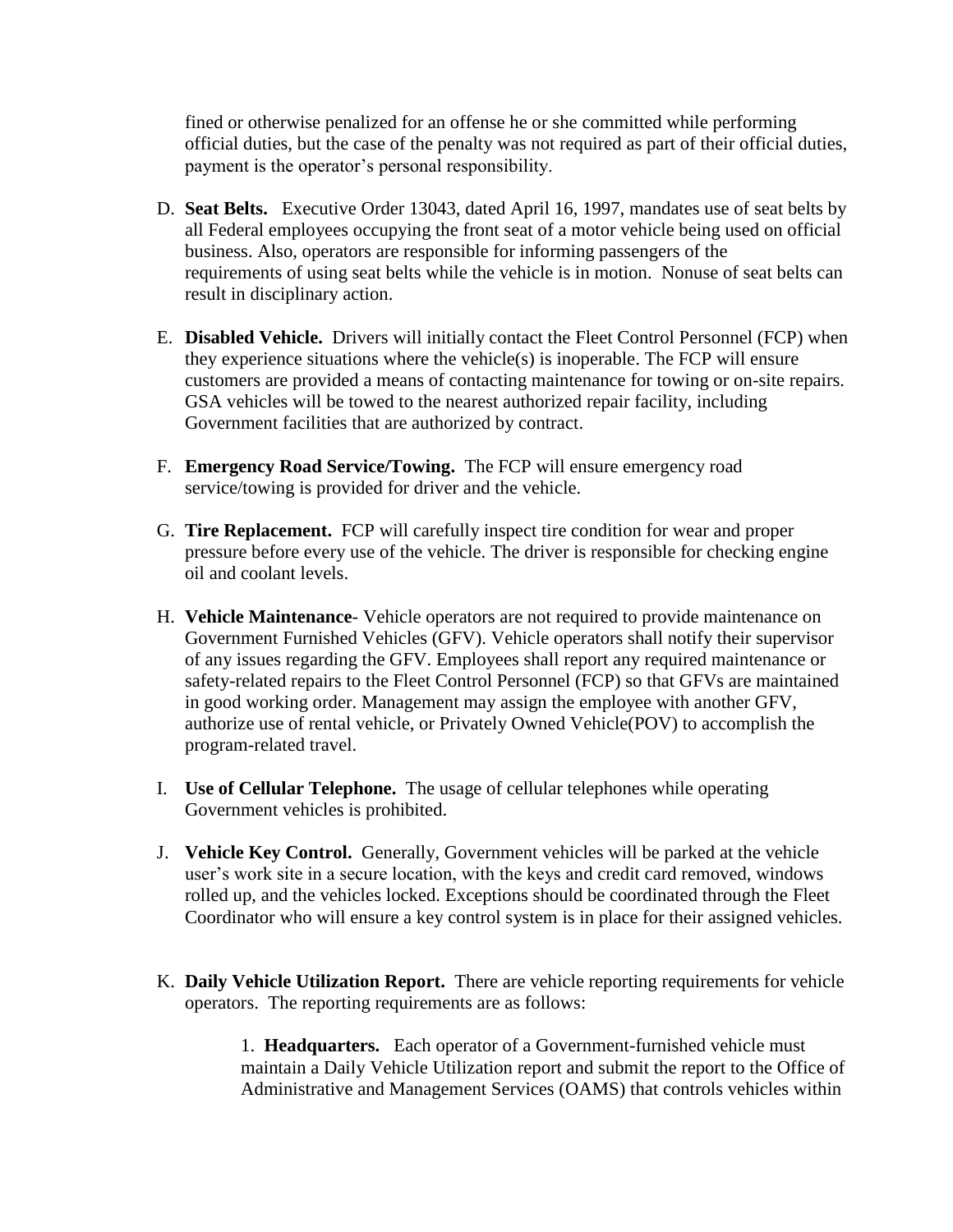Headquarters. The daily vehicle utilization report can be accessed at: [www.hud.gov/offices/adm/hudclips/forms/files/21016.pdf](http://www.hud.gov/offices/adm/hudclips/forms/files/21016.pdf).

2. **Field Offices.** Each operator of a Government-furnished vehicle must complete the Daily Vehicle Utilization report at the end of each trip. The report must be submitted to the Field Administrative Office or the designated program office that controls the vehicles within that Field Office. The daily vehicle utilization report can be accessed at: [www.hud.gov/offices/adm/hudclips/forms/files/21016.pdf.](http://www.hud.gov/offices/adm/hudclips/forms/files/21016.pdf)

### 6-3 **Authorized and Unauthorized Use of Vehicles**

- A. **Smoking.** Smoking is prohibited in all Government-controlled vehicles.
- B. **Contractors**. Contractors may use Government-owned or leased vehicles to conduct official business only.
- C. **Alcohol and illegal drugs.** Operators of GSA and government vehicles shall not, under any circumstances, operate vehicles while intoxicated or otherwise impaired or incapacitated.
- D. **Relatives and non-Government passengers**. It is HUD policy not to transport friends or relatives for any purpose unless specifically approved in writing by the General Counsel. Non-Government colleagues travelling with HUD employees for official HUD business may be not be transported in HUD GSA leased or owned vehicles.
- E. **Hitchhikers**. Use of Government-controlled vehicles to transport hitchhikers is strictly prohibited.
- F. **Cell Phone Usage**. While using Government-controlled vehicles, cell phone usage is strictly prohibited.
- G. **Text Messaging**. Executive Order 13513, dated October 1, 2009, "Federal Leadership on Reducing Text Messaging While Driving," section 2 states: "Federal employees shall not engage in text messaging (a) when driving GOV, or when driving POV while on official Government business, or (b) when using electronic equipment supplied by the Government while driving".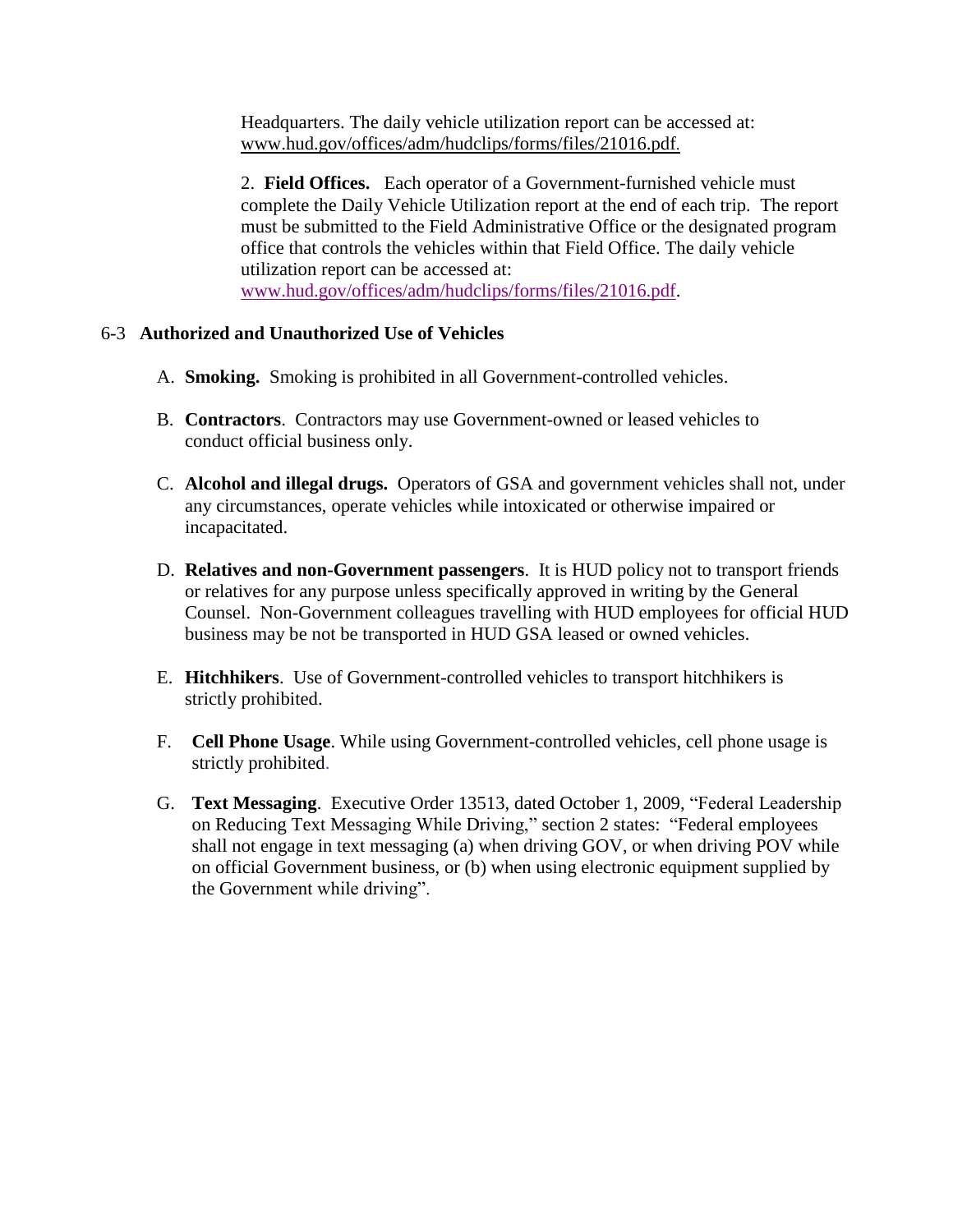# **Chapter 7 Accidents and Claims-Headquarters and Field**

7-1 **Reporting Accidents.** In an effort to reduce the number of accidents, ensure driver safety, and contribute to HUD's effort to control insurance-related expenditures, HUD has developed guidelines that operators of a GSA vehicle should follow.

These provisions apply to all vehicles operated by authorized HUD employees conducting official business, whether vehicles are GSA-leased (dispatched or permanently assigned to HUD), commercial lease-rental, or vehicles owned by employee organizations.

Employees involved in vehicle accidents who cannot complete the appropriate paperwork (SF 91 and SF 94) due to their injuries shall not be responsible for its accuracy if the report is prepared and signed for by the employee's supervisor. Employees shall provide their signed report to their supervisor as soon as they return to work. A copy of the form can be found in the glove compartment of the vehicle. In addition, if there are witnesses to the incident, a SF 94, Statement of Witness, shall be completed as well by persons who witness the accident. This form can be found in the glove compartment of the vehicle.

The Departmental Safety and Health Officer (DSHO-Headquarters) and in the field the Regional Safety Officer (RSO-Field) must be notified within 48 hours if a vehicle accident involves a Federal and/or non-Federal employee and results in a fatality or hospitalization of five or more such employees. If the vehicle operator is unable, because of personal injuries, to complete the reporting requirements, his/her supervisor, in coordination with the program office that assigned the vehicle, shall assume the specified reporting responsibilities. The report shall relate the circumstances of the accident/illness, names of individuals involved, actions taken, number of fatalities and/or injuries and extent of injuries. Accidents not reported immediately, but which subsequently result in death within six months of the date of the accident, must be reported within 48 hours of the time the office becomes aware of the death.

The vehicle operator shall furnish the following information: location of accident; names of persons involved in accident; license numbers of vehicles involved; extent of bodily injuries, if any; and extent of damage to vehicles and property. The vehicle operator shall make no statement as to the responsibility for the accident except to his/her official supervisor or to a Government investigation officer.

The motor vehicle operator is required by law or regulations to furnish the following offices specified information, either in person, telephone, or fax regarding accident:

A**. Local Government.** Appropriate State, County, or municipal authorities, e.g., Police Department, Motor Vehicle Department (any vehicle source.)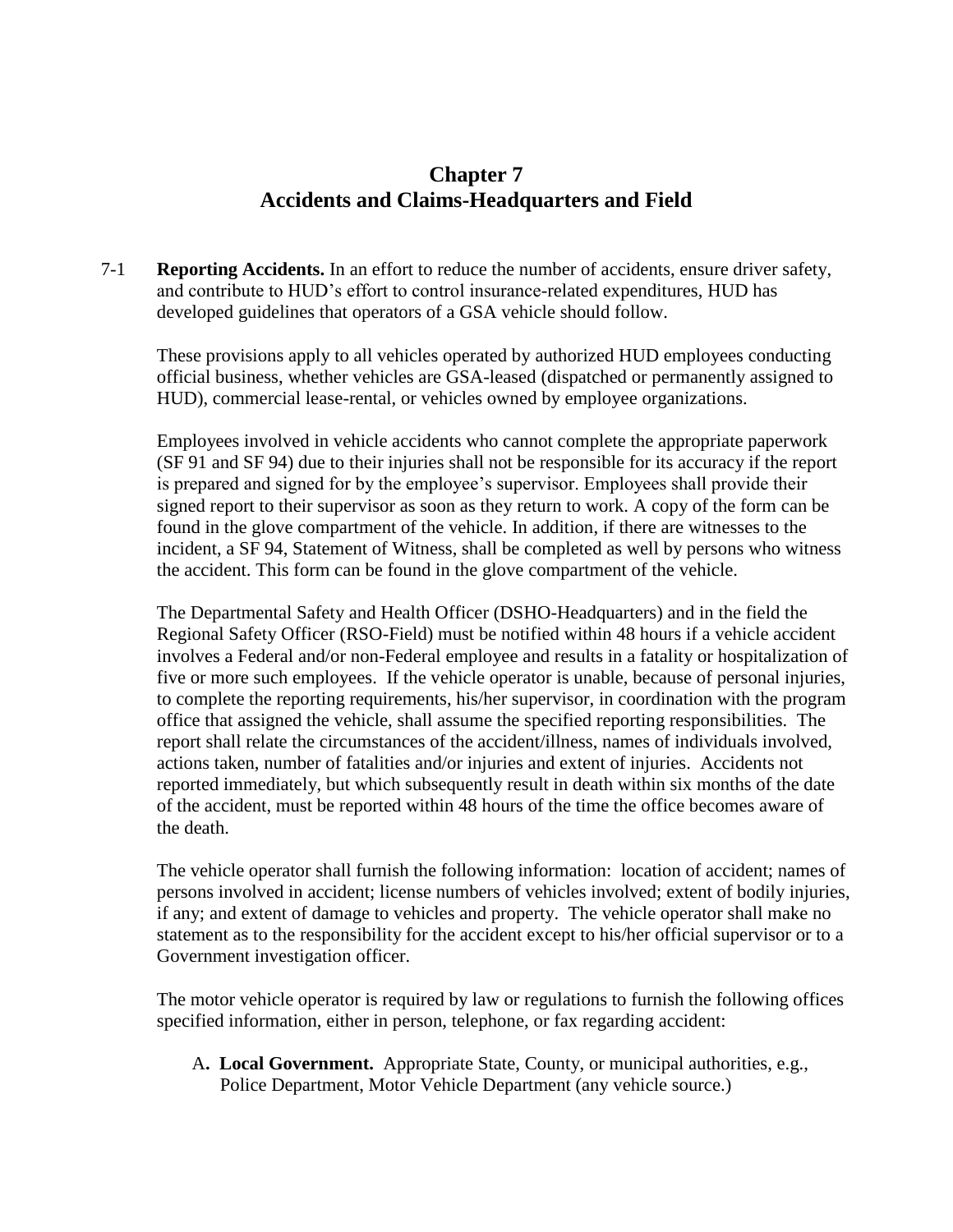- B. **GSA-leased.** The Chief of the GSA Inter-agency Fleet Management System (IFMS) from which the vehicle was obtained, if an IFMS vehicle is involved (FPMR 101- 39.802).
- C. **Commercial Contractor.** The commercial rental contractor, if a commercial rental vehicle is involved, and the employee-operator's official supervisor (any vehicle source.)

### 7-2 **Reports**

A kit containing all the necessary forms for reporting a vehicle accident must be maintained inside the glove compartment of each GSA vehicle.

### A. **Investigation**

- 1. Upon receiving preliminary notification of a motor vehicle accident, the Director, FMD, OAMS, (Headquarters) or designated Field Office Safety and Health Representative, as appropriate, shall review the accident reports for completeness and arrange to have the accident investigated.
- 2. To ensure that complete information is available for the defense of suits which may be filed under the Federal Tort Claims Act, every motor vehicle accident which occurs during the conduct of official business shall be investigated. Standard Form 91-A, Investigation Report, shall be used for documentation purposes.
- 3. Method and extent of the investigation shall be commensurate with the degree of severity of the accident considering whether a fatality occurred, severity of bodily injuries received, and extent of property damage. Where a fatality, severe bodily injuries or substantial property damage occurred, the Standard Form 91 shall include all requested data with a narrative report to bring out all pertinent facts. Other pertinent information such as sketches, photographs, police reports, physicians' statements or witnesses' should be included if obtainable. Further guidance may be obtained from the Office of General Counsel, as appropriate.

### B. **Accidents Involving GSA Interagency Fleet Management System Vehicles**

- 1. The Federal Property Management Regulations (FPMR) Subpart 101-39-4 requires that where property damage is more than \$500 or bodily injury is involved, two copies of the complete report, including copies of Standard Form 91-A and all other supporting data, shall be forwarded to the designated Field Administrative Officer in the Regional or Field office. The agency must forward this information to the Chief, GSA IFMS, assigning the vehicle.
- 2. The investigation must be completed within 48 hours after the accident. Where property damage is less than \$500 and no bodily injury is involved, a copy of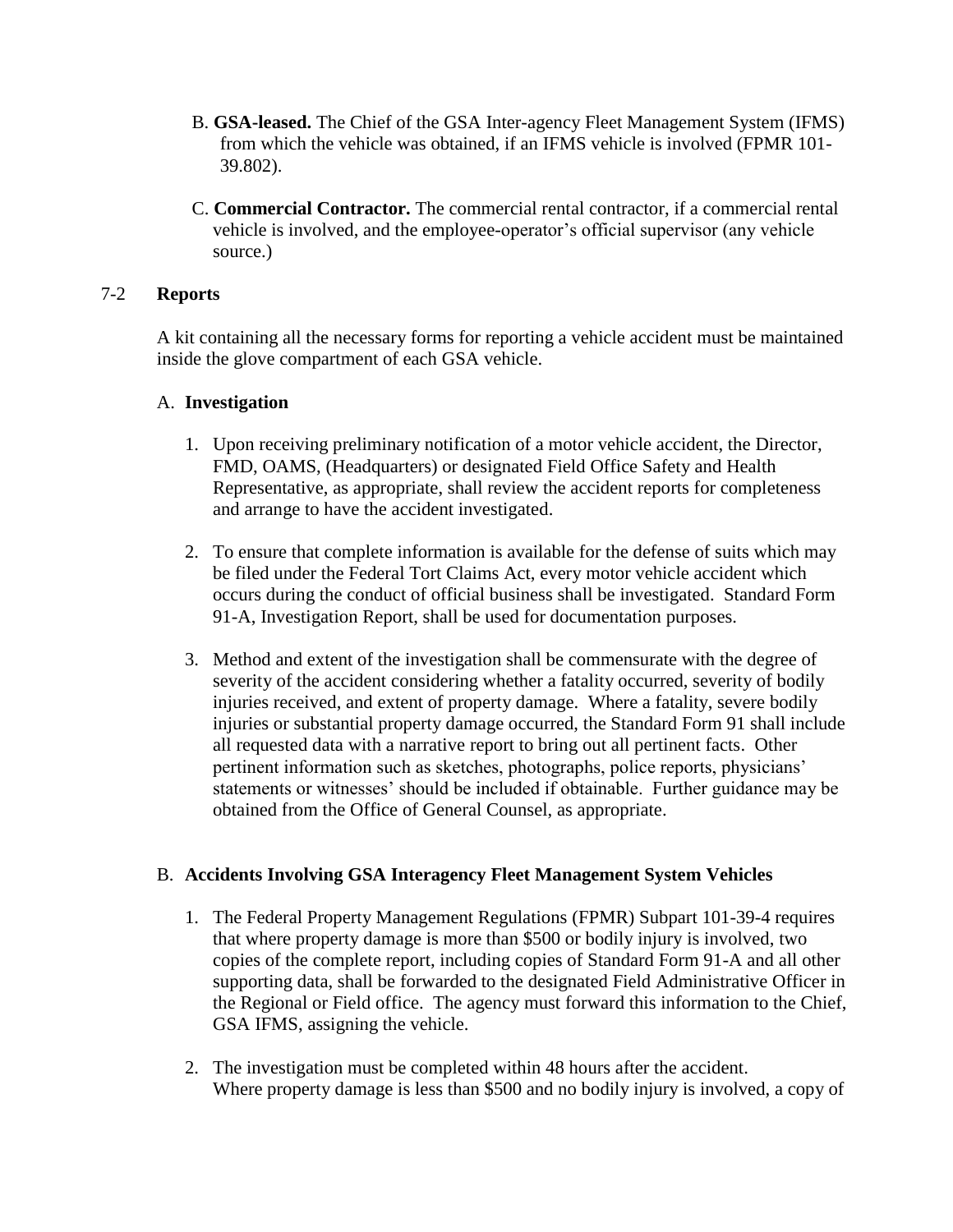Standard Form 91 and any other available supporting data shall be furnished to GSA. Any difficulty in completing the investigation shall be reported immediately to the appropriate Chief, GSA IFMS, since GSA may investigate any accident involving an IFMS vehicle.

### 7-3 **Retention of Accident Reports**

### A. **Headquarters**

The program office obtains the approval and signature as "Reviewing Official" by the Director, OAMS, for all Standard Forms 91 covering Headquarters office employees. Original reports are forwarded to Chief, GSA IFMS, if an IFMS vehicle is involved, or, for other vehicles, retained for submission to the Office of General Counsel (OGC) if a tort claim is subsequently received. Motor vehicle accident reports should be maintained in individual folders by employee name and date of accident. Upon receipt of a claim, all pertinent documents must be attached to the claim, and forwarded to OGC, as appropriate. Copies of all documents, including claim forms, shall be made for the safety reference file prior to releasing originals. The file shall also reflect the date that the claim was released to OGC.

### B. **Field Offices**

All Field Office Safety Representatives must retain a complete report copy in a safety management reference file and forward all originals to the Regional Safety Representatives in OFAR. The regional program office director obtains the approval and signature as "Reviewing Official" by the Director, OFAR, for all Standard Forms 91 covering Field Office employees. If the vehicle involved was obtained from a GSA IFMS, reports are forwarded to Chief, IFMS. For other vehicle sources the completed original reports are retained for submission to the OGC in the extent that a tort claim is subsequently received. Upon receipt of a claim, all pertinent documents must be attached to the claim, and then forwarded to the OGC.

### C. **Responsibility for Damages**

Except for the exclusions listed in Federal Property Management Regulations 101- 39.406, the Agency employing the vehicle operator shall be financially responsible for damage to the GSA Fleet vehicle. If a HUD employee is held responsible for damages, GSA will charge to HUD all costs for removing and repairing the vehicle. If the vehicle is damaged beyond economical repair, GSA will charge all costs to HUD, including fair market value of the vehicle less any salvage value.

Contractors or subcontractors that are in an accident while using a HUD GSA Fleet vehicle, HUD, the agency employing the contractor, will usually be billed directly for all costs associated with the accident. HUD is responsible for collecting accident costs from the contractor should the contractor be at fault.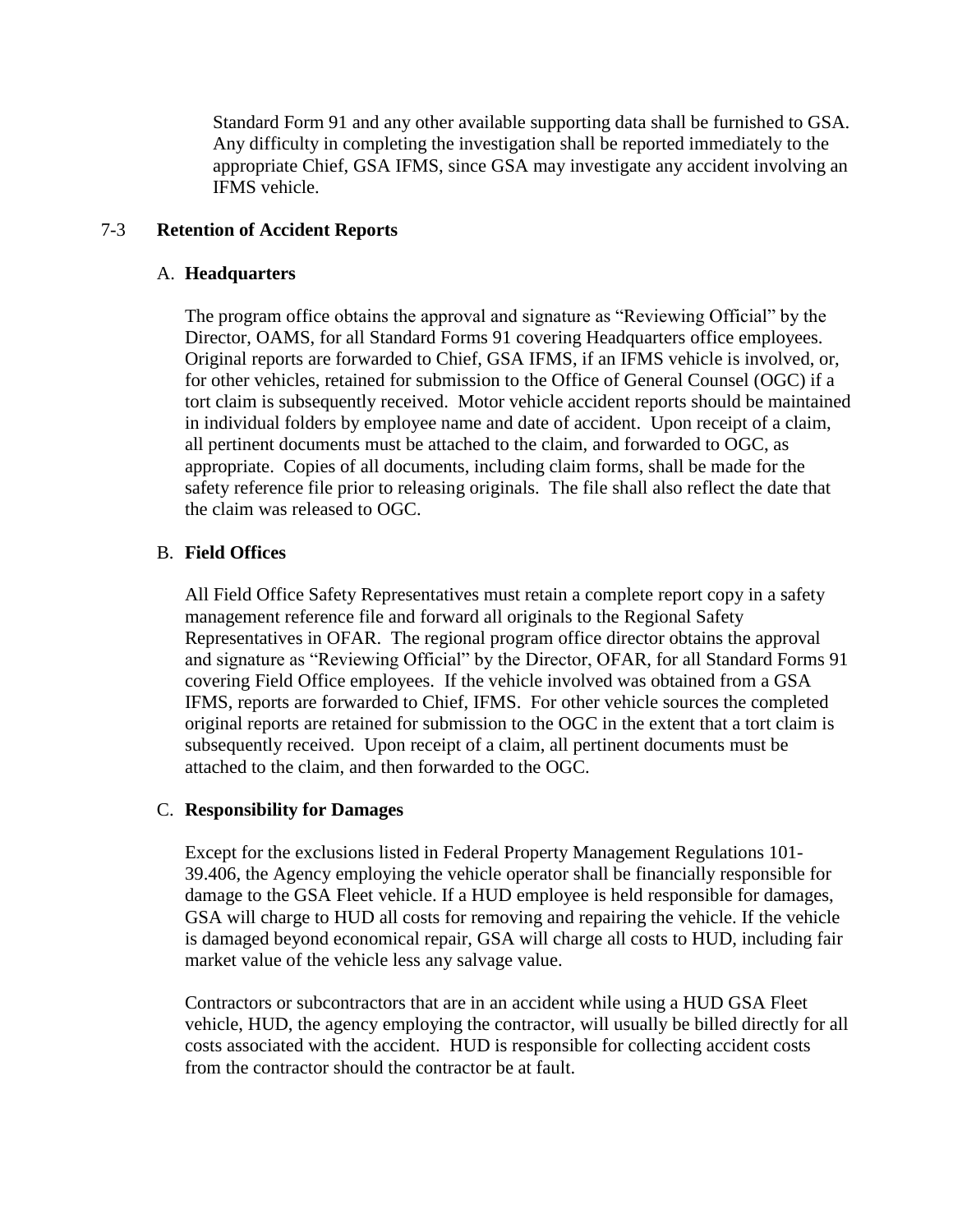### 7-4 **Claim for Damage or Injury**

### A. **Headquarters**

Employee-operators making a claim against the Government are furnished copies of Standard Form 95 (located in glove compartment of vehicle or available on HUDCLIPS), Claim for Damage, Injury or Death, and are required to forward the completed form and required attachments to the Director, OAMS**.** After assembling all original reports and other pertinent data relating to incident, the claim is forwarded to OGC.

### B. **Field Offices**

Employee-operators making a claim against the Government are furnished copies of Standard Form 95, Claim for Damage, Injury or Death, and are required to forward the completed form and required attachments to their respective field Administrative Officer. After assembling all original reports and other pertinent data relating to incident, the claim is forwarded to the OGC. A quarterly summary of all claims is to be provided to the Director of OFAR to be forwarded to the DSHO.

### 7-5 **Reporting Motor Vehicle Misuse**

General Service Administration (GSA) has taken on the responsibility to receive and respond to reports from the public about their concerns related to government driving. Citizens also may raise concerns about the appropriate use of government vehicles.

GSA's authority is limited to GSA government vehicles. If the vehicle is being operated by another public entity, you should contact them with your concern. If you give GSA the license plate number we can quickly determine if it is a GSA government vehicle.

Vehicle Misuse Report (VMR) was developed for reporting a government vehicle driving in a reckless manner or perceived to be used for an unauthorized reason. A copy of this form can be found in the GSA vehicle glove compartment.

GSA takes reports in writing and via email.

Email howsmydriving  $\omega$  gsa.gov with the following information:

- 1. License plate number.
- 2. The date and time of the activity being reported.
- 3. The location where the activity occurred (name of the city, street, highway, mile marker, direction of travel).
- 4. Activity that is the cause of your concern.

Other helpful information includes: Description of vehicle, and description of driver and passengers. If you would like to hear back from GSA leave your name, email address, and phone number. GSA will respond to you in writing.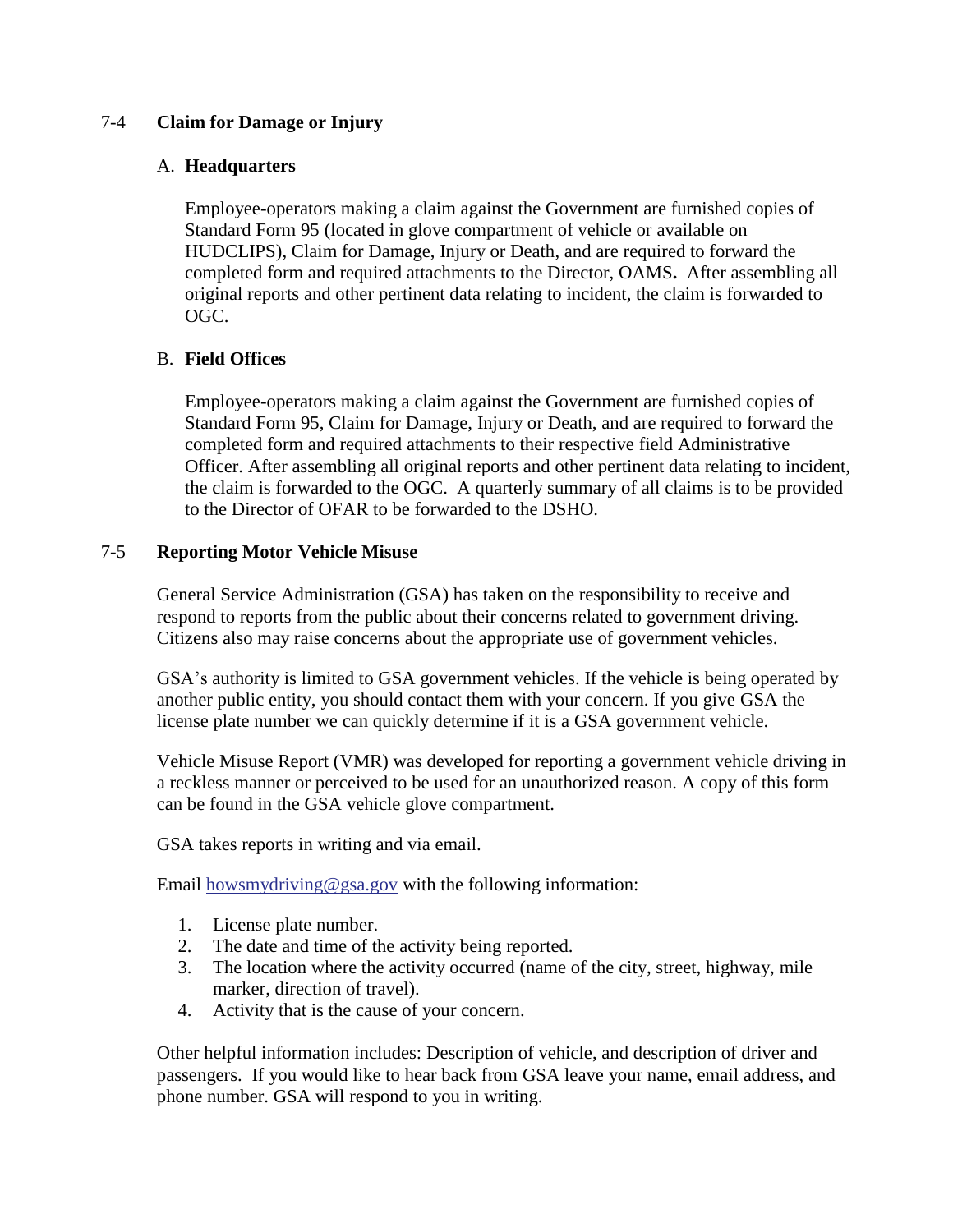### **Glossary**

### <span id="page-26-0"></span>**Definitions**

The following definitions are provided for the purpose of this Handbook:

**Authorized Riders List** - Key staff at Headquarters authorized by the Office of the Secretary to utilize Government controlled vehicles for official transportation.

**Authorizing Official** - A Department official, supervisor, or other employee who has delegated authority to authorize another employee to use a Government vehicle in performance of official duties.

**Authorized Official Business** - Use of Government motor vehicle, as necessary to the conduct of official Department business as authorized and/or approved by an appropriate authorizing official. The authorization and approval must be documented as follows:

- (1) Use while in temporary duty (TDY) travel: Travel Order request and Authorization are approved through Fed-Traveler
- (2) Authorized Driver's List: An approved list of drivers maintained at each regional and field office where GSA vehicles are located.
- (3) Use at permanent duty station: Written authorization to servicing GSA IFMS, if IFMS vehicle requested; or Standard Form 1164, Claim for Reimbursement for expenditures on Official Business if other sources used.
- (4) Authorized Riders List (Headquarters): Inclusion on approved list as described in Chapter 4, under Executive Fleet.

**Chief Financial Officer** – The Departmental official who allocates funds to program areas.

**Clear and Present Danger** - Those highly unusual circumstances which present a threat to the physical safety of the employee's person or property under circumstances where the danger is immediate or imminent, not merely potential, and it is demonstrated that the use of a Government passenger carrier would provide protection not available otherwise.

**Compelling Operational Considerations** - Circumstances where the provision of home-towork transportation to an employee is essential to the conduct of official business or would substantially increase a Federal agency's efficiency and economy. Home-to-work transportation may be justifiable if other available alternatives would involve substantial additional costs to the Government or expenditures of employee time. These circumstances need not be limited to emergency or life and death situations.

**Dispatch Vehicle** - A vehicle obtained from a General Services Administration (GSA) Interagency Fleet for a specific period.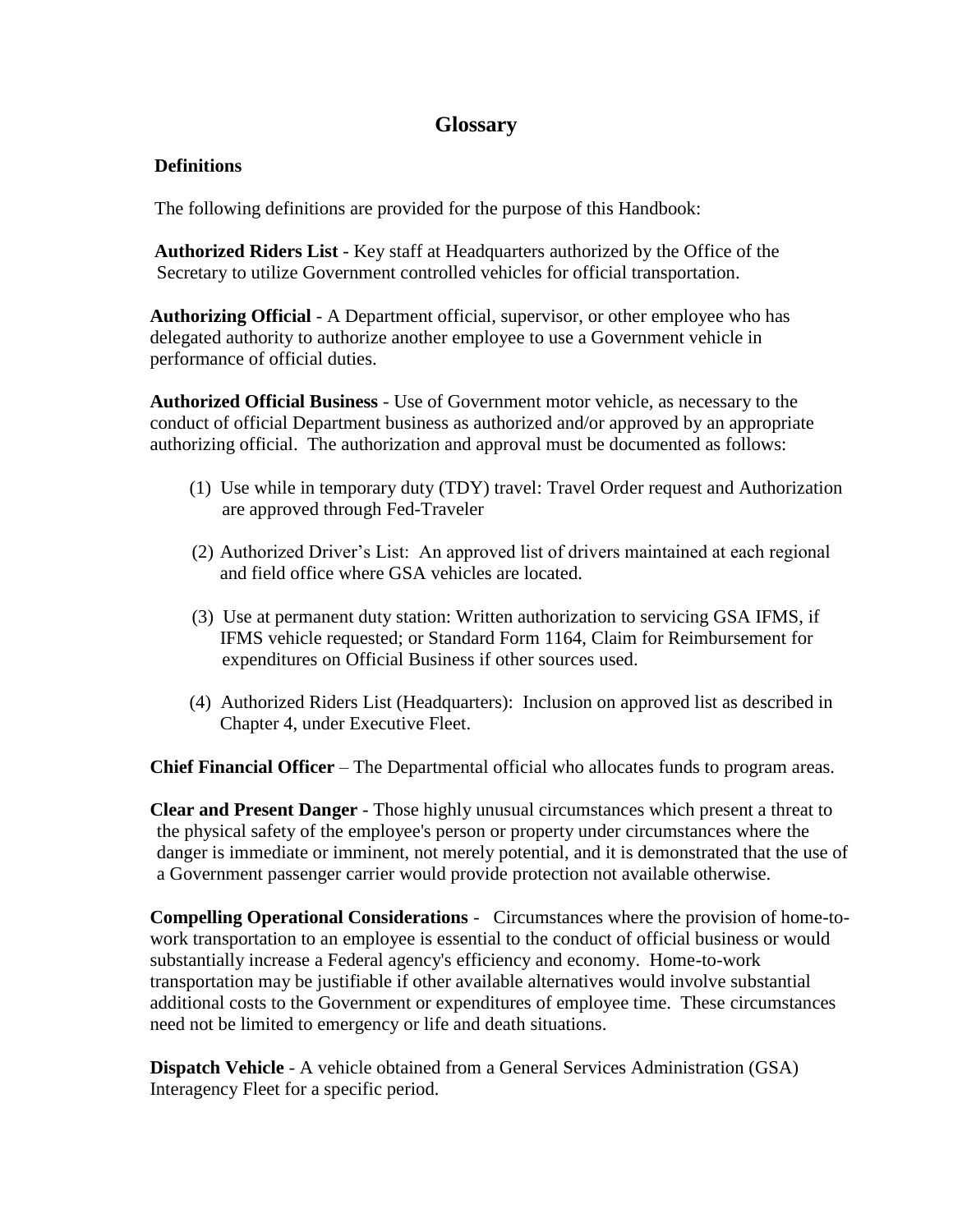**Federal Agency** - A Department or any like establishment in the Executive Branch of the Government.

**Federal Automotive Statistical Tool** (FAST) – A statistical tool used to collect, and analyze motor vehicle data with respect to all costs incurred for the operation, maintenance, acquisition, and disposition of motor vehicles.

**Field Work** - Official work performed by an employee whose job requires his/her presence at various locations that are, at a distance from employee's place of employment (itinerant type travel {two or more stops}, within the accepted local commuting area, or use outside that area) or a remote location that is accessible only by Government provided transportation. The designation of a work site as a "field office" does not, of itself, permit the use of a Government passenger carrier for home-to-work transportation.

**Fleet Control Personnel** (FCP) – Any staff that works directly with HUD's fleet management program.

**Government-Furnished Vehicle** - A motor vehicle owned, leased, or rented by the United States Government.

**Home-to-Work Transportation –** 41 CFR 102-5.30- The use of a government passenger carrier to transport an employee between his/her home and place of work.

#### **Emergency as defined under Home-To-Work Transportation-**

Circumstances that exist whenever there is an immediate, unforeseeable temporary need, to provide home to work transportation for those employees necessary to the uninterrupted mission. An emergency may occur where there is a major disruption of available means of transportation to or from a work site, as an essential government service must be provided, and there is no other way to transport those employees (Title 41 CFR 102-5.3)

**Misuse of Government-Furnished Vehicle** - When an employee does not comply with Federal, Department, State or local laws, or regulations, in operating a Government-furnished vehicle. This includes, but is not limited to: use for nonofficial purposes; unsafe operation; failure to comply with State or local traffic laws; failure to comply with accident reporting requirements; and failure to comply with Departmental requirements stated in this Handbook.

**Official Use** – When an employee uses a motor vehicle to perform the Agency's mission(s), as authorized by the Agency.

**Passenger Carrier** - A motor vehicle, aircraft, boat, ship, etc., that is owned or leased by the Government.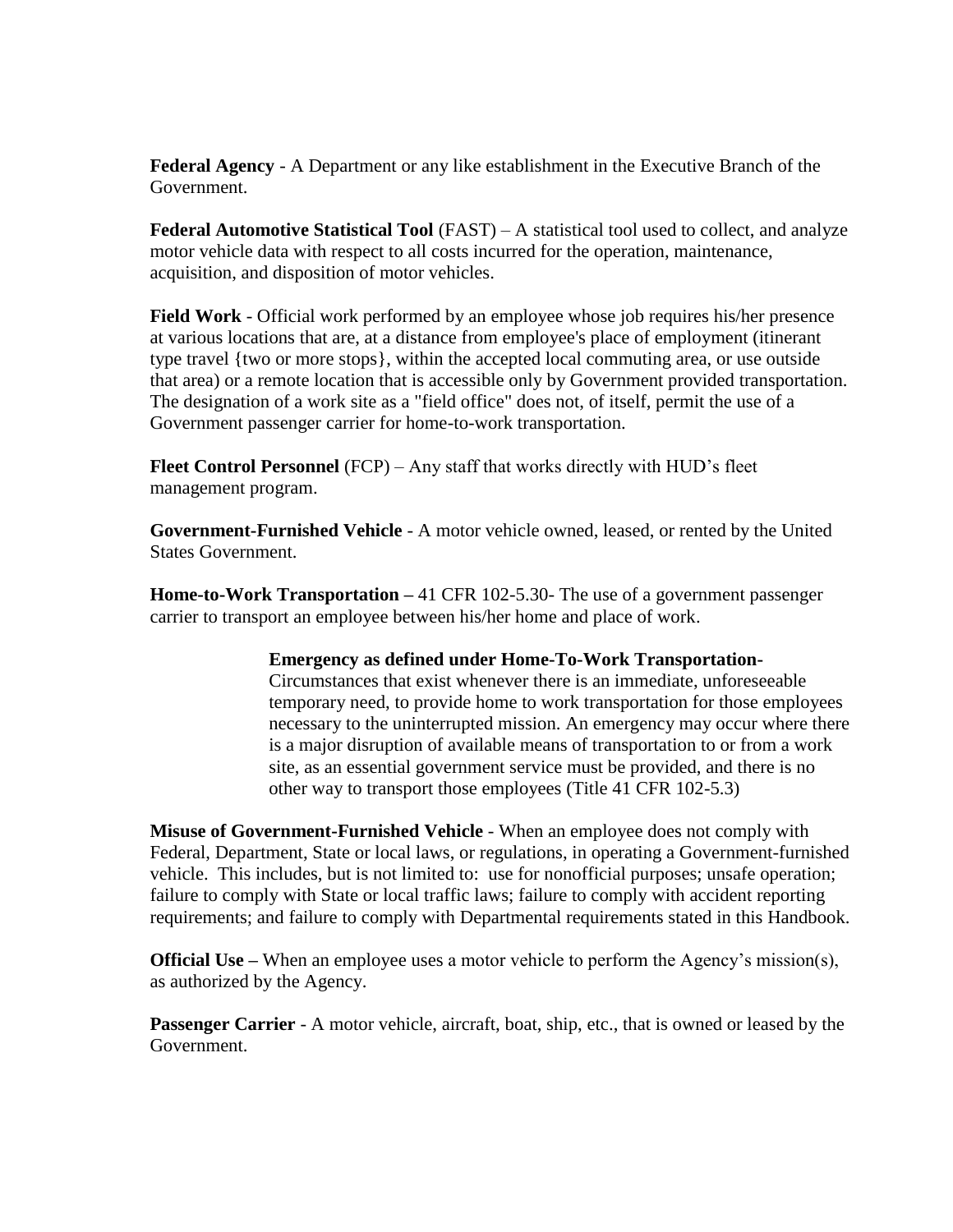**Place of Employment -** Any place within the accepted commuting area as determined by the Department for the locality involved, where an employee performs his/her business/trade, or occupation, even if the employee is there only for a short period of time. The term includes, but is not limited to, an official duty station, home base, Headquarters, or any place where an employee is assigned to work, including locations where meetings, conferences, or other official functions take place.

**Privately Owned Vehicle (POV)** - A motor vehicle owned or leased by an individual.

**Rental Vehicle Program-** (Also known as Rental Vehicle) A GSA rental Program and its actual program title is RSVP. RSVP provides rented vehicles to augment federal fleets and other vehicle needs for employees on non-temporary duty travel. Typical rental requirements (under RSVP) include but are not limited to: Temporary replacement of a fleet vehicle damaged as a result of an accident or incident. Temporary replacement of a fleet vehicle undergoing maintenance or supplemental transportation support of fleets. Supplemental transportation in support of special events (e.g. political events, G8, training). Transportation support for national disasters, emergencies, and/or continuity of operations tests and drills, and deployments in support of mission requirements.

**Residence** - The primary place where an employee resides and from which the employee commutes to his/her place of employment.

**State Driver's License -** A valid driving permit issued by one of the 50 states, the District of Columbia, Puerto Rico, or other possession of the United States in which the employee lives or is principally employed.